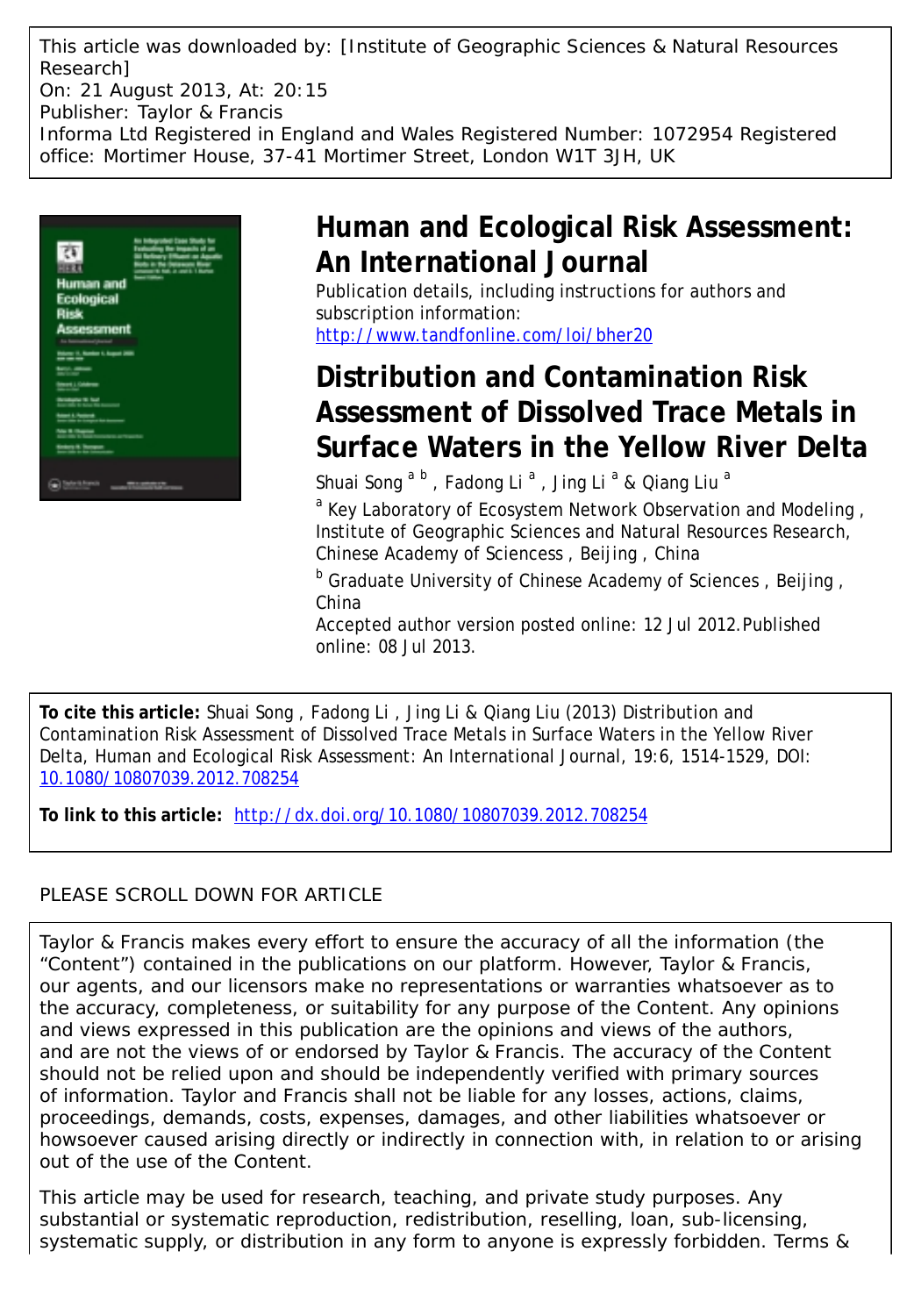Conditions of access and use can be found at [http://www.tandfonline.com/page/terms](http://www.tandfonline.com/page/terms-and-conditions)[and-conditions](http://www.tandfonline.com/page/terms-and-conditions)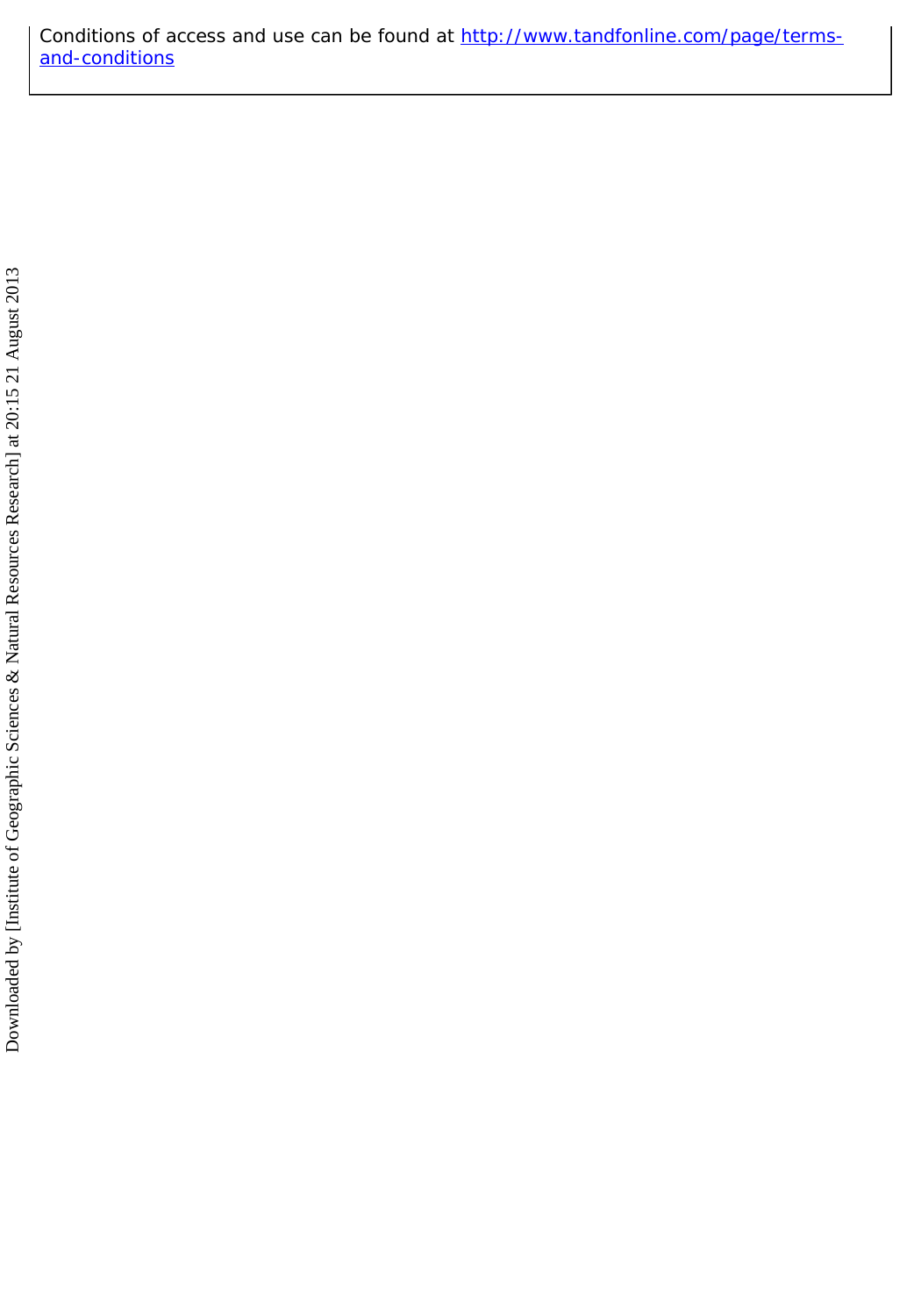Human and Ecological Risk Assessment, 19: 1514–1529, 2013 Copyright © Taylor & Francis Group, LLC ISSN: 1080-7039 print / 1549-7860 online DOI: 10.1080/10807039.2012.708254

# **Distribution and Contamination Risk Assessment of Dissolved Trace Metals in Surface Waters in the Yellow River Delta**

**Shuai Song,1,2 Fadong Li,1 Jing Li,1 and Qiang Liu1**

1 Key Laboratory of Ecosystem Network Observation and Modeling, Institute of Geographic Sciences and Natural Resources Research, Chinese Academy of Sciencess, Beijing, China; <sup>2</sup>Graduate University of Chinese Academy of Sciences, Beijing, China

# **ABSTRACT**

This study investigated the dissolved trace metal contamination levels of Zn, Sr, B, Al, Ba, Fe, Mn, Li, V, Be, Cd, Cr, Cu, Mo, Ni, Se, and Pb in 23 surface waters of the Yellow River Delta (YRD) in China. Coefficients of variation with 66–260% reflected large spatial variations of concentrations of metals. Compared to drinking water guidelines established by the World Health Organization and the U.S. Environmental Protection Agency, the primary trace metal pollution components (Al, B, V, and Zn) were above drinking water standard levels by 82.6%, 47.8%, 52.2%, and 52.2%, respectively. Preliminary risk assessments were determined via the Hazard Quotient (HQ) to evaluate the human health risk of these metals.  $HQ_{ingestion}$ of V indicated potential deleterious health effects for residents. Hierarchical cluster results revealed that clusters 1, 2, and 3 were primarily affected by pollution from industrial and domestic activities, natural and agriculture activities, and oil fields, respectively. Principal component analysis results indicated Fe, Mn, Al, and Ba were controlled by natural sources, whereas anthropogenic activities led to high pollution levels of Al, B, V, Zn, and Sr.

**Key Words:** trace metals, source, risk, surface water, Yellow River Delta, anthropogenic.

# **INTRODUCTION**

Rapid industrial development in the last few decades has added huge loads of pollutants to rivers (Kaushik *et al*. 2009). Particularly important are the high

Received 28 February 2012; revised manuscript accepted 26 May 2012.

Address correspondence to Fadong Li, Yucheng Comprehensive Experiment Station, Key Laboratory of Ecosystem Network Observation and Modeling, Institute of Geographic Sciences and Natural Resources Research, Chinese Academy of Sciences, 11A Datun Road, Chaoyang District, Beijing 100101, China. E-mail: lifadong@igsnrr.ac.cn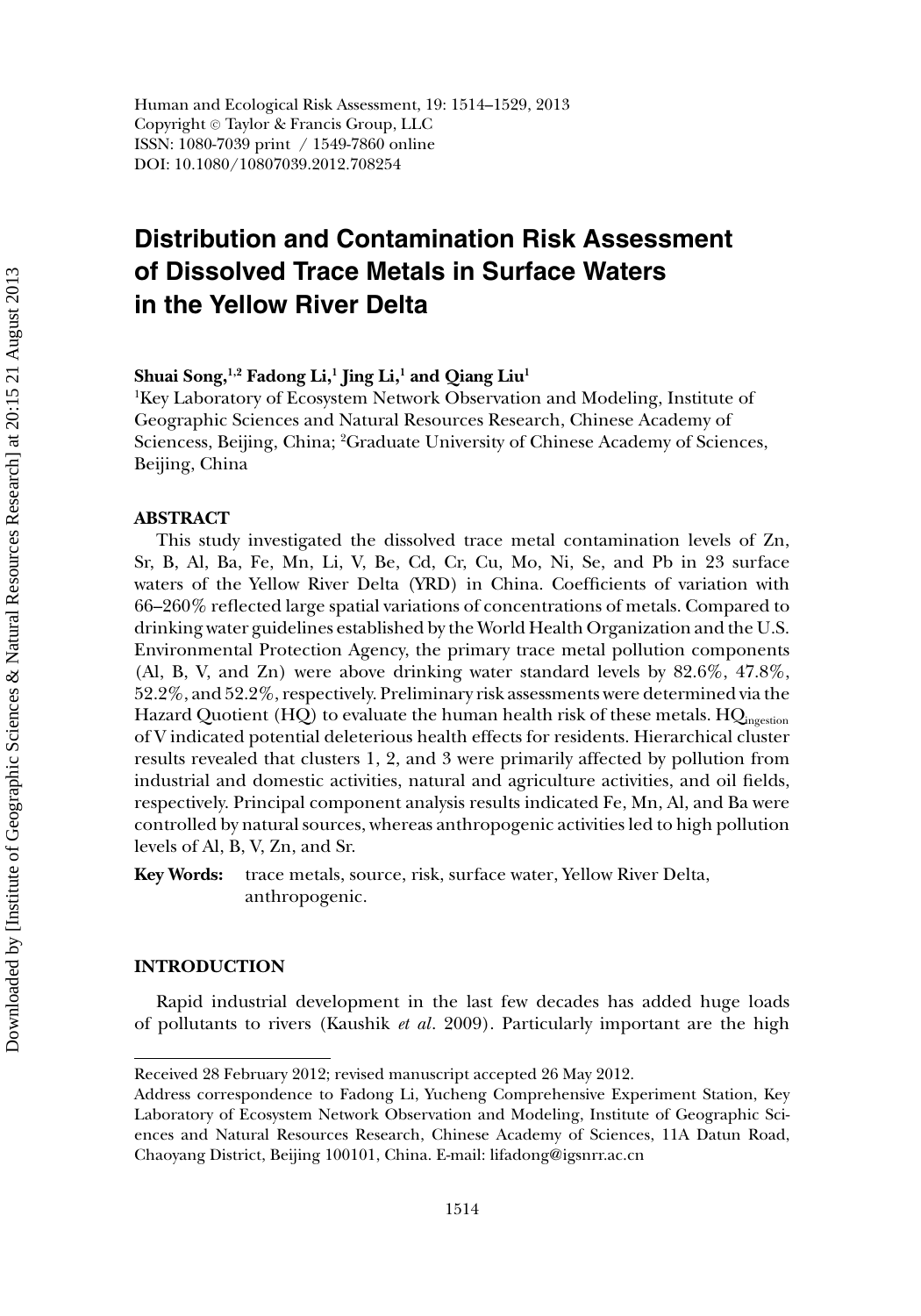concentrations of heavy metals, as these contaminants persist in the environment and their adverse effects are increased as a result of biomagnification. Heavy metals enter the aquatic environment mainly by direct discharges from industrial sources (Nriagu and Pacyna 1988). More than 90% of the heavy metals in aquatic systems were accumulated via several pathways (Luo *et al*. 2010), which are contributed by disposal of liquid effluents, terrestrial runoff, atmospheric deposition, and leachate from numerous urban, industrial, and agricultural activities. Such accumulation can be greater in enclosed and semi-enclosed areas where exchange of water with the open sea is limited (Karageorgis *et al*. 2002).

Distributions of dissolved trace metals in surface water can provide evidence of the effects of human activities on ecosystems and aid in assessing the risks associated with the discharge of human waste. Dissolved trace metals in aquatic systems can have adverse effects for human health and the organisms that make up the base of the food chain (Azevedo *et al*. 2009; Christophoridis *et al*. 2009). Also, surface water is a vital resource for local development and ecological sustainability, and recycling of heavy metal pollutants in stream water can lead to further risks to human health and aqueous ecosystems (Rai 2008). For example, soils that are exposed to a higher level of heavy metals due to wastewater irrigation can lead to accumulation of these pollutants in crops and transfer them to higher trophic levels (Green *et al*. 2010). Adverse effects such as deformities, cancer, and death of aquatic animals together with their terrestrial predators may also be induced (Coeurdassier *et al*. 2010; Volpe *et al*. 2009).

The Yellow River Delta (YRD) is a developing region in China and is also suffering from enormous environmental deterioration from industrialization. Extremely high sediment loads (>1000 million tones per year, Mt/yr) have been discharged to the sea over thousands of years as a result of poor agricultural practices in the loess region (Saito *et al*. 2001); however, sediment loading has decreased rapidly over the past 60 years in response to climate changes, dam construction, and soil-conservation practices in the river basin (Wang *et al*. 2006a). The high sediment loading from the river and transport by hyperpycnal flows into the estuary have made a considerable contribution to the deltaic depositional system (Wang *et al*. 2010). In the last decades, with the rapid economic development in Asian countries, environmental pollution caused by heavy metals has been identified in several delta areas, for example, the Mekong Delta (Cenci and Martin 2004), the Pearl River Delta (Ouyang *et al*. 2004), and the Yangtze River Delta (Yang *et al*. 2009). Most investigations of pollutants in the YRD have focused on hydrocarbon, nitrate, polychlorinated biphenyls  $(PCB<sub>S</sub>)$ , and polycyclic aromatic hydrocarbon pollutants (Chen *et al*. 2007; Li *et al*. 2006; Li *et al*. 2001b; Xing *et al*. 2005). Only a few reports of trace metal concentrations in the YRD are available, and most focus exclusively on sediments (Guo 2007; Li *et al*. 2001a; Wang *et al*. 2009b; Zhang *et al*. 1988). A comprehensive investigation of the distributions of dissolved trace metals in the YRD will be useful to determine the sources, associated ecological risks, and strategies for remediation of heavy metal pollutants.

The present study investigated concentrations and distributions of several trace metals (Zn, Sr, B, Al, Ba, Fe, Mn, Li, and V) dissolved in surface waters in the YRD. Multivariate statistical techniques were used to analyze the similarities or dissimilarities between sampling sites, to illustrate the relationship of heavy metal variables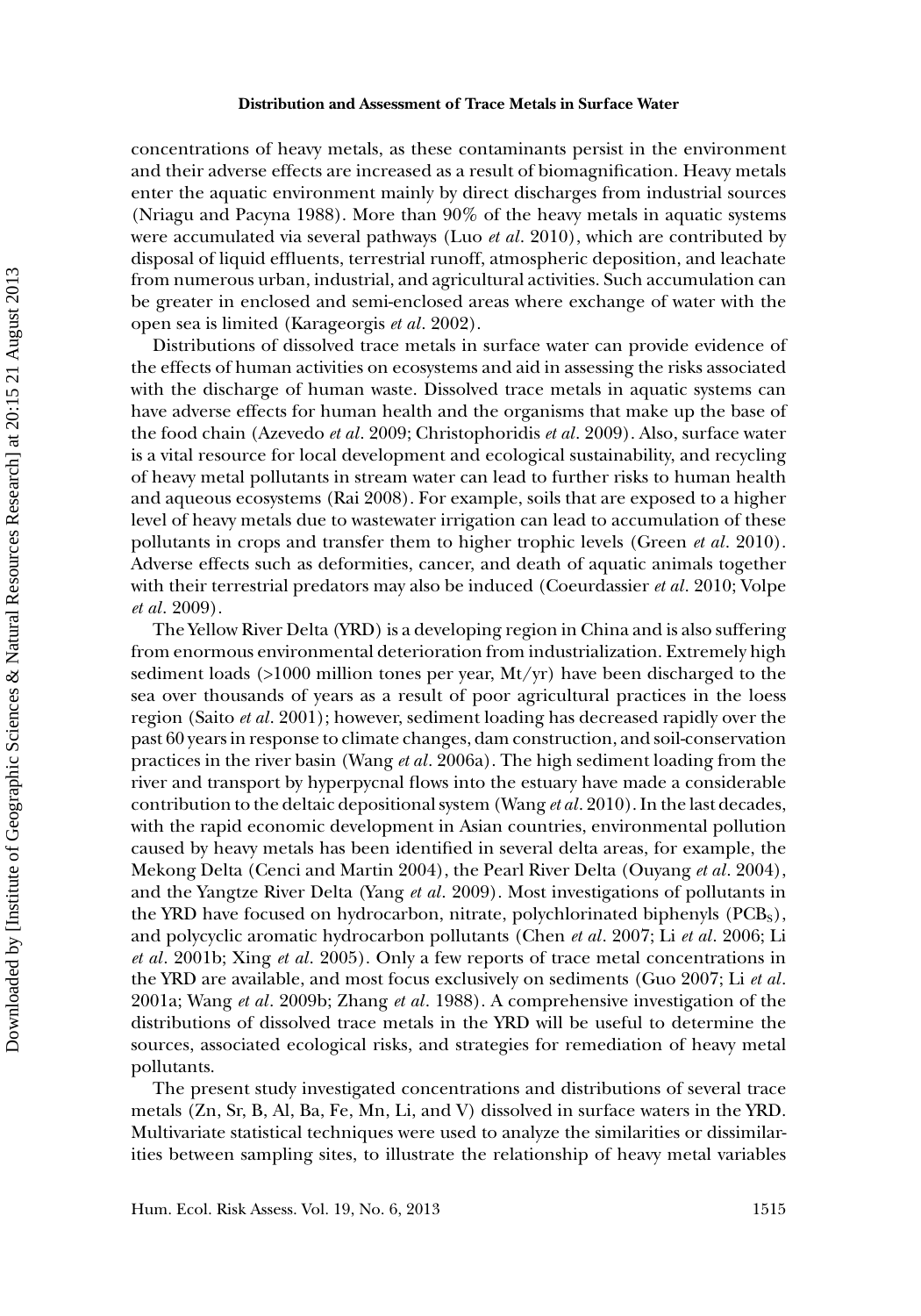#### **S. Song** *et al.*

responsible for spatial distributions, and to identify the influence of possible sources. These data will be valuable for water quality and public health assessments in the YRD during the current state of rapid socioeconomic development in this region.

# **METHODS AND MATERIALS**

#### **Description of Study Sites**

The Yellow River is a sediment-filled river that flows from the Bayan Har Mountains to the Bohai Sea, where it builds and rebuilds the Yellow River Delta. Study sites were selected in the zone of the YRD, between  $37^{\circ}$   $26^{\prime}-38^{\circ}$   $10^{\prime}$  N and  $118^{\circ}$   $21^{\prime}-119^{\circ}$ 20 E. Mean annual precipitation in the study area is 590 mm, mostly occurring from July to September, and mean annual air temperature is 11.9◦ C. The average maximum and minimum temperatures are  $26^{\circ}\mathrm{C}$  in July and  $-4^{\circ}\mathrm{C}$  in January. The geographic location of sediment accumulation forming the YRD has shifted several times due to the complicated imbrication pattern of the lower river channel (Wang *et al*. 2006b). The modern Yellow River Delta, formed since 1855, caused by erosion and settling along the old channel hosts the delta's natural wetlands and is subject to environmental pollution due to an extensive field of oil and gas exploitation, as well as agricultural and industrial development in this region (Wang *et al*. 2009a).

#### **Sampling and Analysis**

Samples were collected in the end of the flood season, October 2010, from sites (Table 1) encompassing the entire Yellow River Delta region  $(n = 23)$ , including old channels, irrigation ditches, surrounding cities and towns, nature reserves, and oil production sites (Figure 1). Surface water samples were collected manually at *<*1 m depth in the center of the river. The samples were immediately filtered through acid-treated millipore filters (0.45 *µ*m mesh) into polyethylene terephthalate (PET) bottles in the field. The filtered samples were acidified to pH *<* 2 with ultra-purified  $6\mathrm{M}$  HNO $_3$  and then stored at 4°C until analysis in the laboratory.

Total concentrations of Zn, Sr, B, Al, Ba, Fe, Mn, Li, V, Be, Cd, Cr, Cu, Mo, Ni, Se, and Pb were analyzed using inductively coupled plasma-optical emission spectrometer (ICP-OES). Calibration curves were made after measurements of samples and data were evaluated by the determination of quality control standards. Reagents, procedural blanks, and samples were measured six times in parallel and we report the average of the last three values.

## **Data Treatment and Multivariate Statistical Methods**

Kolmogorov-Smirnov statistics were used to assess the goodness of fit of lognormal distribution. Spearman rank-order correlations were used to study the correlations between the non-normal water quality parameters. Because most values of Be, Cd, Cr, Cu, Mo, Ni, Se, and Pb were small or less than the detection limits, Zn, Sr, B, Al, Ba, Fe, Mn, Li, and V were selected to analyze the distribution by multivariate statistical methods, and then identified the influence of possible sources. All the metals were used to evaluate the health risk. All mathematical and statistical computations were made using SPSS 17.0 for Windows.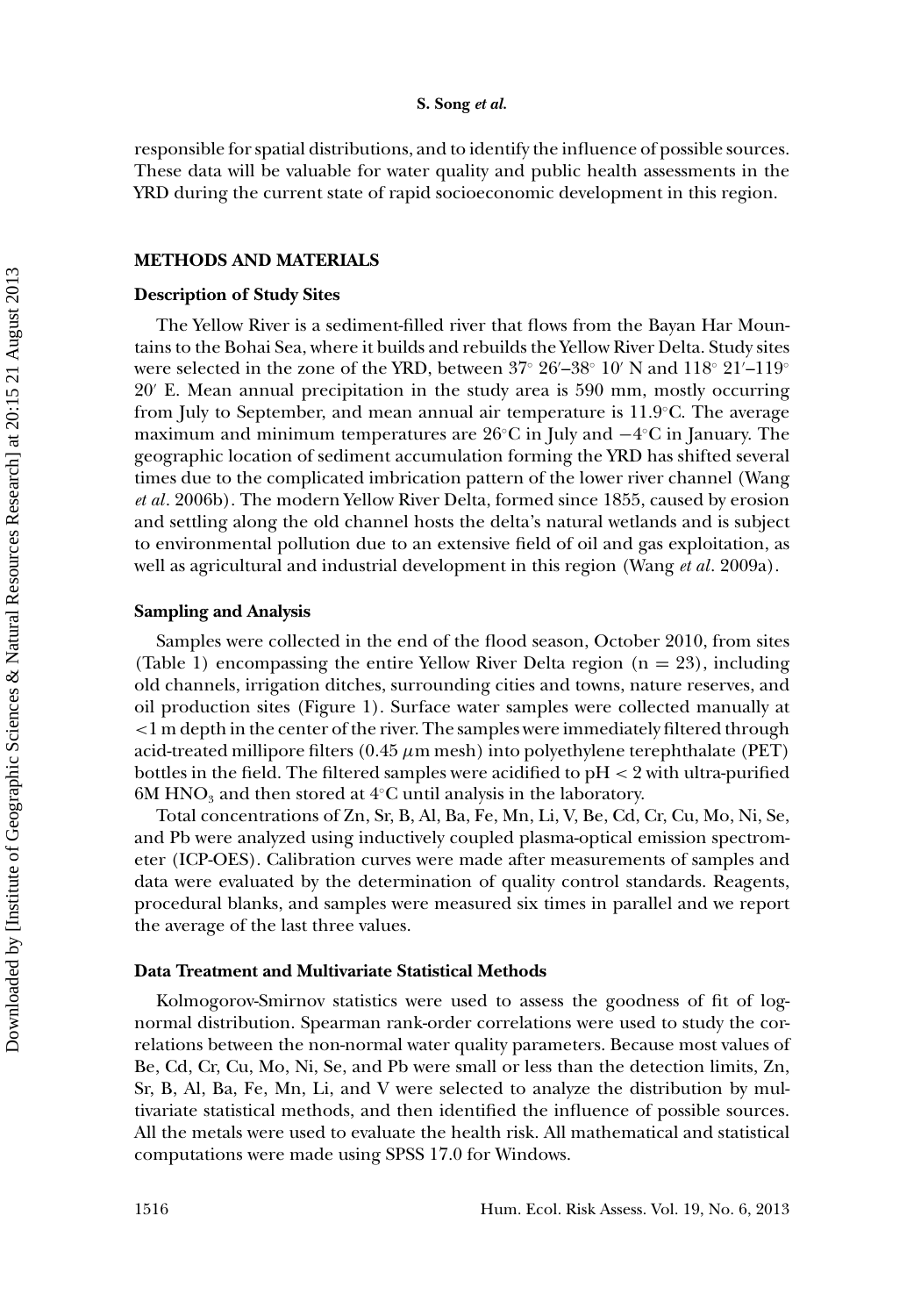| ID | Address                                                                      | Coordinates          | <b>Types</b>                 | Remarks                                                                                                                                                                                       |
|----|------------------------------------------------------------------------------|----------------------|------------------------------|-----------------------------------------------------------------------------------------------------------------------------------------------------------------------------------------------|
|    | 32 Northwest of Hekou<br>district                                            | 37.94262<br>118.4693 | Side stream                  | Waste land and no village around.<br>Water flows from the Hekou district<br>where many factories are located,<br>such as oil production factory,<br>printing factory, papermaking<br>factory. |
|    | 35 Yellow River NO.5 Pile<br>in Hekou district                               | 38.01687<br>118.9112 | Side stream;<br>coastal site | Waste land, no oil field around. It's<br>4000 m from the Shengli Oil<br>Production Plant.                                                                                                     |
|    | 37 NO.3 old channel of<br><b>Yellow River</b>                                | 38.05552<br>118.7232 | Side stream;<br>coastal site | Waste land. Phragmites communis<br>and low red plants. No village.                                                                                                                            |
|    | 39 NO.2 old channel of<br><b>Yellow River</b>                                | 38.0503<br>118.7513  | Side stream:<br>coastal site | Waste land in the oil field. It's about<br>150 m near to oil wells.                                                                                                                           |
|    | 41 NO.4 Team of oil field                                                    | 38.01922<br>118.6762 | Side stream                  | Waste land in the oil field. It's near<br>the oil wells.                                                                                                                                      |
|    | 43 Gudong Town in<br>Hekou district                                          | 37.88748<br>118.7275 | Side stream                  | Farmland around. It's near the<br>Gudong Town, but the river doesn't<br>flow through this town.                                                                                               |
|    | 45 The middle of<br><b>Bonantiao River</b><br>Bridge in Dongying<br>City     | 37.89887<br>118.6008 | Side stream                  | Farmland and grassland around. The<br>concentration of suspended<br>particles is high.                                                                                                        |
|    | 47 Old channel of Yellow<br>River in the east of<br>Xiaoshengmiao<br>Village | 37.70445<br>118.6205 | Irrigation<br>channel        | Farmland and some villages around.<br>Receives water from the main<br>Yellow River. Slight eutrophication.                                                                                    |
|    | 49 Old channel of Yellow<br>River in Lijin County                            | 37.78642<br>118.6367 | Side stream                  | Farmland. Villages around.                                                                                                                                                                    |
|    | 52 Kaiyuan Bridge of<br><b>Yellow River</b>                                  | 37.73933<br>118.7623 | Main stem river              | <b>Yellow River water.</b>                                                                                                                                                                    |
|    | 53 East of Xianhe Town                                                       | 37.9418<br>118.8653  | Side stream                  | The center of the town. Surface water<br>may be affected by factories and<br>residents.                                                                                                       |
|    | 56 Oil field of Gudong<br>Town in Dongying<br>City                           | 37.87988<br>119.043  | Side stream;<br>coastal site | Oil field in the waste land. Oil<br>factories around.                                                                                                                                         |
|    | 58 NO.3 north of Yellow<br>River in Kenli County                             | 37.81143<br>119.0117 | Main stem river              | Wetland of National Reserve in Yellow<br>River Delta.                                                                                                                                         |
|    | 59 Protected area in Kenli<br>County                                         | 37.7865<br>119.044   | Main stem river              | Wetland of National Reserve in Yellow<br>River Delta. Yellow River water.<br>Main stem river.                                                                                                 |
|    | 61 NO.1 protected area of<br>Yellow River mouth in<br>Kenli County           | 37.76718<br>119.1596 |                              | Main stem river Sea water mixed with surface water<br>was sampled from the Yellow River<br>mouth.                                                                                             |
|    | 63 NO.2 protected area of<br>Yellow River in Kenli<br>County                 | 37.77155<br>119.1086 | Main stem river              | Main stem river. Wetland of National<br>Reserve in Yellow River Delta.<br>Estuarine site.                                                                                                     |
|    | 66 West of Hexing Village<br>in Kenli County                                 | 37.60135<br>118.6195 | Side stream                  | Farmland and villages around. Water<br>is from the Yellow River and flows<br>through the north of Kenli county.<br>(Continued on next page)                                                   |

| Table 1.<br>Sample sites information. |  |
|---------------------------------------|--|
|---------------------------------------|--|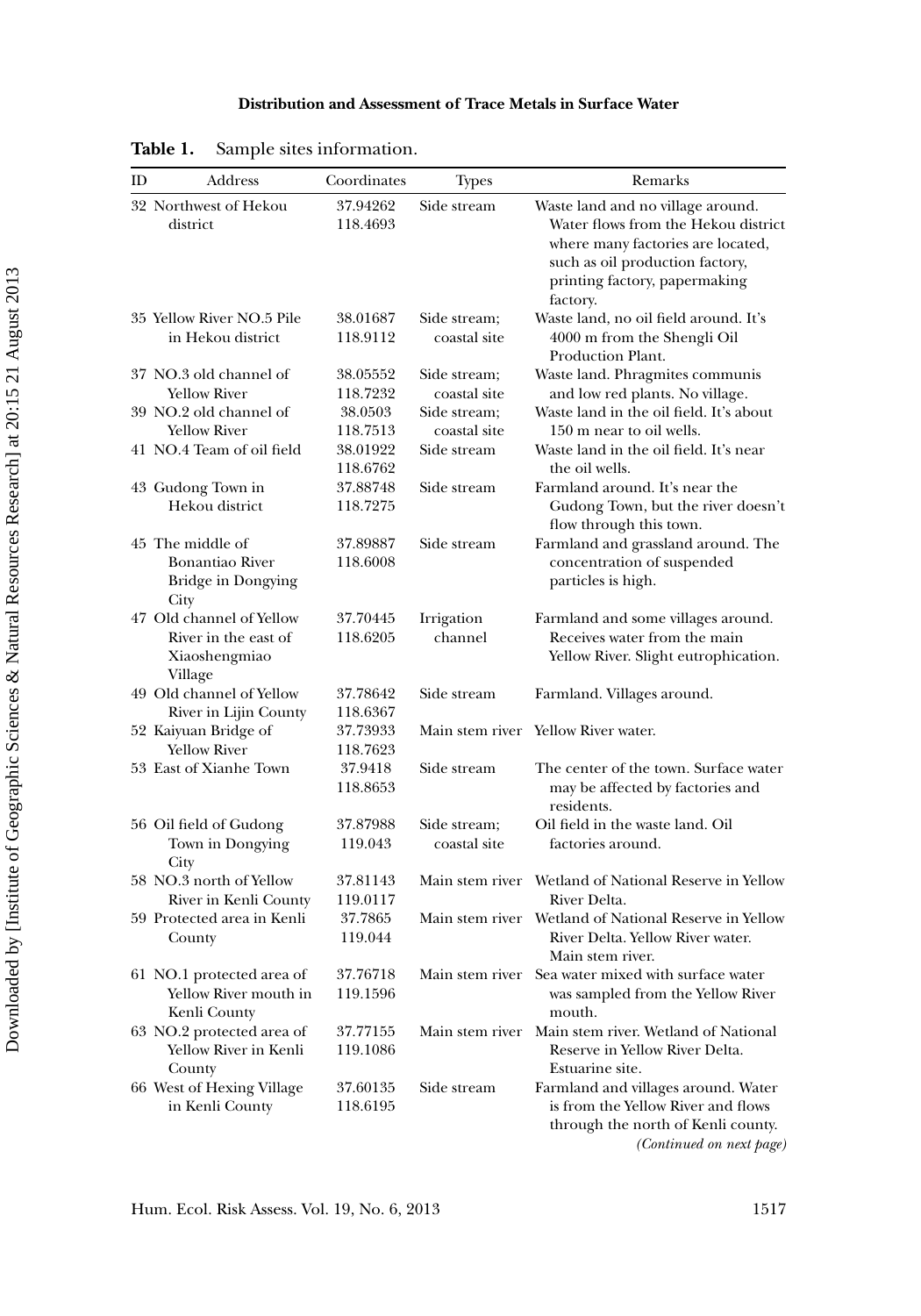| ID | Address                                                                            | Coordinates          | <b>Types</b> | Remarks                                                                                                                                                                                      |
|----|------------------------------------------------------------------------------------|----------------------|--------------|----------------------------------------------------------------------------------------------------------------------------------------------------------------------------------------------|
|    | 70 Hongguang Village in<br>Kenli County                                            | 37.52927<br>118.8414 | Side stream  | Dirty water around farmland and<br>villages. Water flows from the<br>center of Kenli county, where lots of<br>factories are located, such as oil<br>production and papermaking<br>factories. |
|    | 72 Zhimai River in the<br>southeast of<br>Dongying City                            | 37.35207<br>118.7606 | Side stream  | No village. Wasteland and farmland<br>around.                                                                                                                                                |
|    | 74 Xiying Village in<br>Dongying City                                              | 37.48165<br>118.4968 | Side stream  | Site is in the center of Dongying<br>district. Water is impacted by<br>human activities.                                                                                                     |
|    | 75 Yellow River Bridge in<br>Lijin County                                          | 37.48722<br>118.271  |              | Main stem river Yellow River water.                                                                                                                                                          |
|    | 77 The middle of West<br>Yongxin River Bridge<br>in Xiwei Village, Lijin<br>County | 37.68447<br>118.457  | Side stream  | Beside the town, around the villages.<br>Cotton and oil plants here.                                                                                                                         |
|    | 79 Houjia Village of<br>Hekou district in<br>Dongying City                         | 37.84187<br>118.4098 | Side stream  | Farmland and villages around. We<br>don't find factories here.                                                                                                                               |

**Table 1.** Sample sites information. *(Continued)*



Figure 1. Sampling sites in the Yellow River Delta. (Color figure available online.)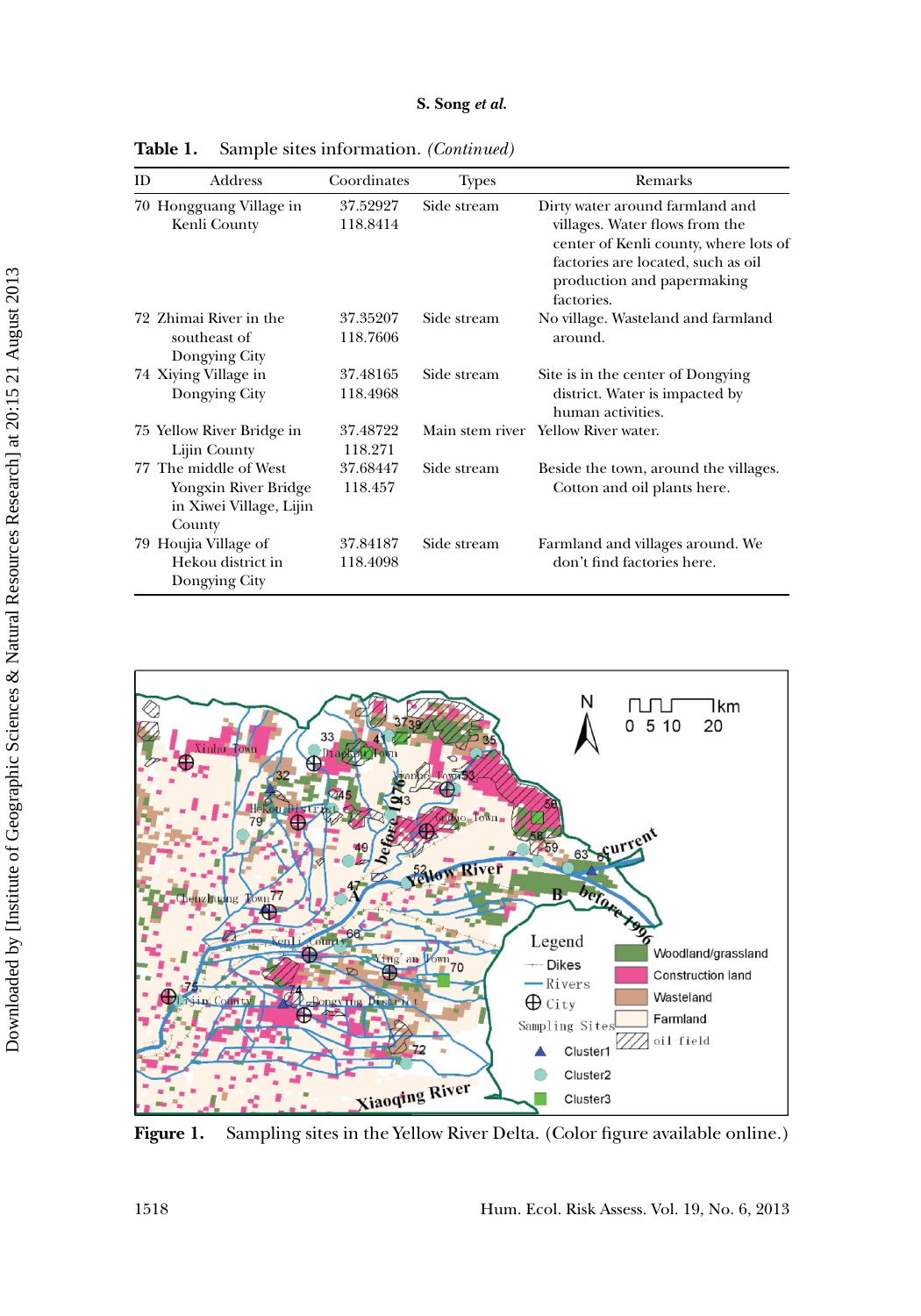#### **Distribution and Assessment of Trace Metals in Surface Water**

Principal component analysis (PCA) was used to identify the possible trace metal sources. Kaiser-Meyer-Olkin (KMO) and Bartlett's tests (Shrestha and Kazama 2007) were performed to examine the suitability of the data for PCA. Results show that all the variables are log-normally distributed with higher confidence and suitable for PCA tests. In the present study, PCA was performed by the method of Varimax rotation with Kaiser Normalization.

We performed hierarchical methods, which form clusters sequentially, beginning with the most similar pair of objects and forming higher clusters step-by-step. These data produce a dendrogram that provides a visual summary of the clustering processes, depicting clustering groups with a dramatic reduction in dimensionality of the original data (Alkarkhi *et al*. 2008; Li and Zhang 2010; Pekey *et al*. 2004; Yalcin and Ilhan 2008). In the present study, hierarchical agglomerative cluster analysis (CA) was performed on the z-scale normalized variables by the average linkage method (Shrestha and Kazama 2007), using Squared Euclidean distances as a measure of similarity.

#### **Risk Assessment**

Humans' exposure to trace metals include ingestion and dermal absorption, which are the main routes of exposure in surface water environments (Wu *et al*. 2009). Considering these two pathways, hazard quotients (HQs) associated with corresponding metals were assessed via a risk assessment model. The exposure dose and HQs are calculated using Eqs.  $(1)-(3)$ , adapted from the U.S. Environmental Protection Agency (USEPA) (De Miguel *et al*. 2007; Karim 2011; Wu *et al*. 2009):

$$
D_{\text{ingestion}} = \frac{C_w \times IRW \times EF \times ED}{BW \times AT}
$$
 (1)

$$
D_{\text{dermal}} = \frac{C_w \times SA \times K_p \times ABS \times ET \times EF \times ED \times CF}{BW \times AT}
$$
 (2)

$$
HQs = D/RTD \tag{3}
$$

where D: exposure dose contacted through ingestion of water  $(D_{\text{integration}})$  and dermal absorption (D<sub>dermal</sub>), mg/kg/day; *C<sub>w</sub>*: average concentration of trace metal in water, mg/L; *IRW* : drinking water ingestion rate, in this study, 2 L/day; *EF* : exposure frequency, in this study, 350 day/year; *ED*: exposure duration, in this study, 30 years; *BW* : average body weight, in this study, 70 kg; *AT*: averaging time, for non-carcinogens and carcinogens, 10,950 days; *SA*: exposed skin area, in this study, 2,800 cm<sup>2</sup>;  $K_p$ : Dermal Permeability Constant, cm/hr, in this study, Co: 0.0004, Ni: 0.0002, Zn: 0.0006, other metals: 0.001; *ABS*: dermal absorption factor, 0.001; *ET*: exposure time, in this study, 0.6 h/day; *CF*: unit conversion factor, for water: 1 L/1,000 cm<sup>3</sup>; RfD is the reference dose for different analytes, expressed in  $\mu$ g/kg/day (Table 3), which is based on U.S. risk-based assessments (USEPA 2006b).

Hum. Ecol. Risk Assess. Vol. 19, No. 6, 2013 1519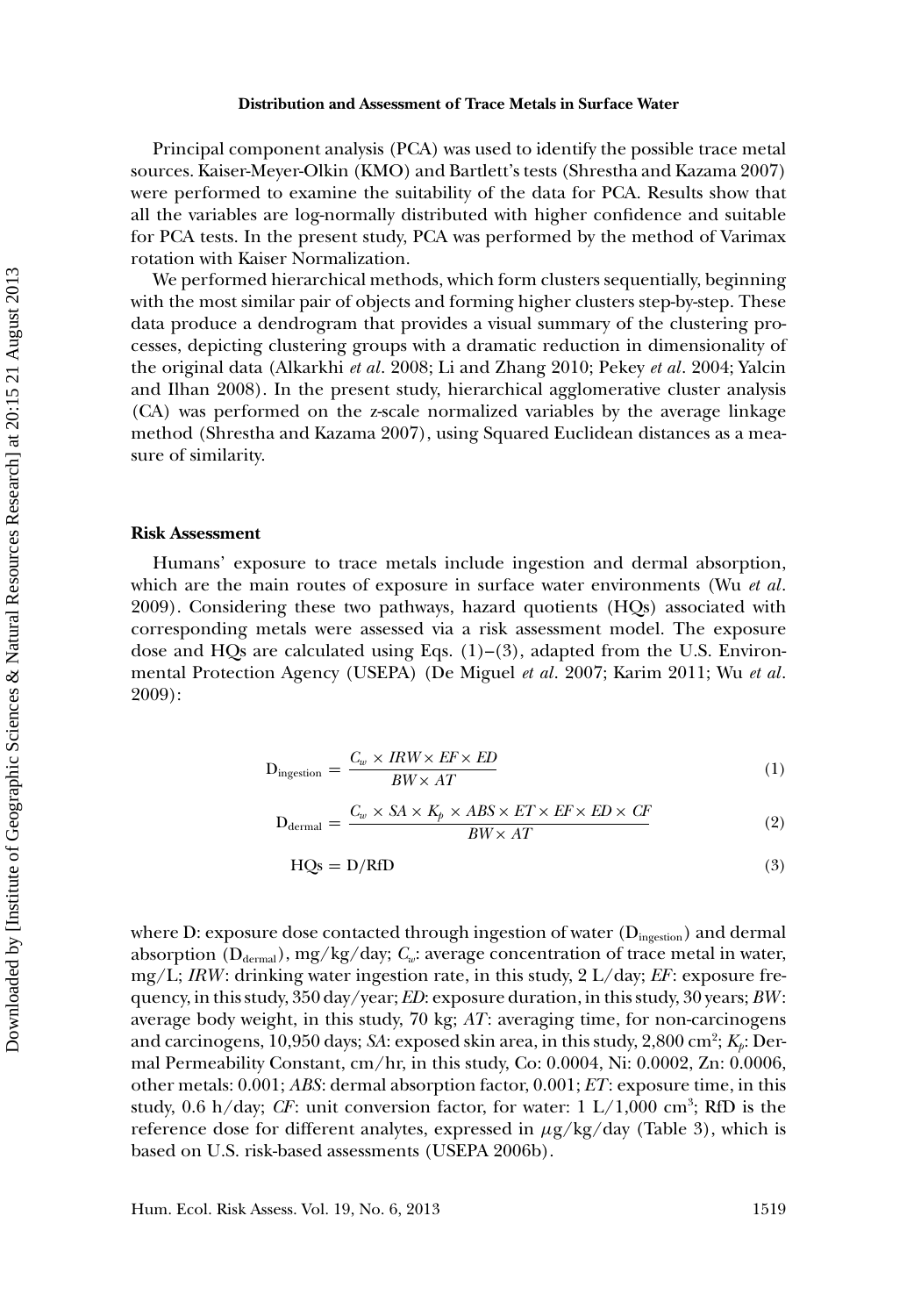## **RESULTS AND DISCUSSION**

#### **Descriptive Statistics**

The distribution of dissolved trace metals, Al, B, Ba, Fe, Li, Mn, Sr, V, and Zn, within the YRD are summarized in Figure 2; and the mean, standard deviation, maximum, and minimum values for each trace metal are presented in Table 2. Mean trace metal concentrations in the surface water ranked in the following order:  $Zn > Sr > B > Al > Ba > Fe > Mn > Li > V$ . The mean concentrations of Sr and Zn were the largest in river water, and V, Mn, Li, Fe were consistently the lowest (Table 2). Coefficients of variation reported in Table 2 reflect the wide spatial variation of individual elements. In particular, Mn, V, Zn, and Al exhibit large spatial variation. For example, site 37 has a high Zn concentration  $(11.52 \,\text{mg/L})$ , but the neighboring site 39 has only 3.92 mg/L.

The Spearman rank-order correlation coefficient matrix of heavy metals in the YRD indicated that there were significant relationships among trace metals (Table 3). Li and Sr were significantly positively correlated, suggesting that Sr and Li had similar origins and transport pathways. There were strong positive correlations between B



**Figure 2.** Spatial cluster analysis of heavy metals' concentrations (solid horizontal lines denote mean concentration for sites in cluster; vertical dotted lines divide sampling sites into three groups determined by cluster analysis of all metals; zero values represent non-detects).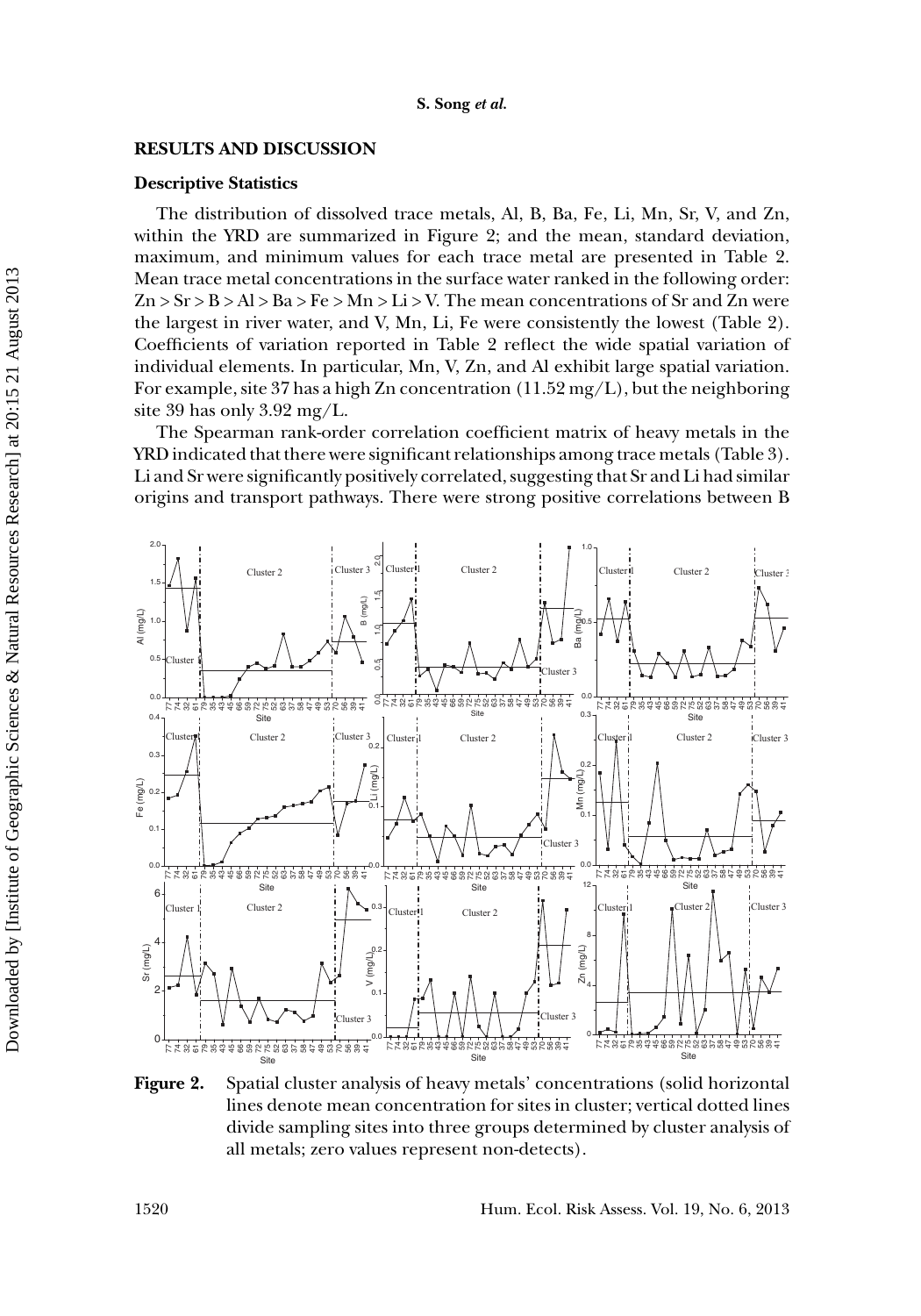#### **Distribution and Assessment of Trace Metals in Surface Water**

| Heavy metals | Minimum | Maximum | Mean | Coefficient of variation |
|--------------|---------|---------|------|--------------------------|
| Al           | 0.00    | 3.93    | 0.49 | 142.86%                  |
| B            | 0.05    | 2.92    | 0.62 | 83.87%                   |
| Ba           | 0.05    | 1.43    | 0.31 | 80.65%                   |
| Fe           | 0.00    | 0.66    | 0.12 | 100.00%                  |
| Li           | 0.01    | 0.22    | 0.06 | 83.33%                   |
| Mn           | 0.00    | 1.72    | 0.10 | 260.00%                  |
| <b>Sr</b>    | 0.51    | 6.23    | 2.25 | 66.22%                   |
| V            | 0.00    | 0.32    | 0.05 | 160.00%                  |
| Zn           | 0.03    | 11.52   | 2.33 | 145.06%                  |

**Table 2.** Descriptive statistics of heavy metals concentrations in the Yellow River Delta (mg/L).

 $0.00 =$  less than the detection line limit.

and Ba, Fe, Li, and Sr; between Al and B, Ba, and Fe; between Ba and Fe, Sr and Li. V, and Li were also significantly positively correlated. Zn concentrations were not correlated with other trace metals.

### **Principal Component Analysis (PCA)**

Results of the PCA performed on the trace metal data are reported in Table 4. The five principal components (PCs) explained 94.5% of the total variance within the sample set. The first PC accounted for 44.1% of the total variance, and was mostly determined by distributions of Al, Ba, and Fe with high value indicators, and, to a smaller degree, B. The second PC explained 19.7% of the total variance and was determined largely by Li and Sr. The third PC explained 13.6% of the total variance and was associated with distributions of B and V.

#### **Hierarchical Cluster Analysis**

In order to further evaluate the spatial variation of heavy metals, hierarchical cluster analysis (CA) was used to divide sampling sites into three different groups

metals in the Yellow River Delta.

**Table 3.** Spearman rank-order correlation coefficient matrix for selected heavy

|    | Al      | B       | Ba      | Fe   | Li      | Mn      | Sr      | V       | Zn |
|----|---------|---------|---------|------|---------|---------|---------|---------|----|
| Al | 1       |         |         |      |         |         |         |         |    |
| B  | $0.64*$ |         |         |      |         |         |         |         |    |
| Ba | $0.77*$ | $0.71*$ |         |      |         |         |         |         |    |
| Fe | $0.78*$ | $0.62*$ | $0.54*$ |      |         |         |         |         |    |
| Li | 0.45    | $0.69*$ | $0.68*$ | 0.43 |         |         |         |         |    |
| Mn | 0.40    | 0.40    | 0.52    | 0.41 | 0.32    |         |         |         |    |
| Sr | 0.33    | $0.54*$ | $0.66*$ | 0.28 | $0.87*$ | 0.42    |         |         |    |
| V  | 0.07    | 0.32    | 0.41    | 0.00 | $0.54*$ | 0.03    | 0.03    |         |    |
| Zn | 0.15    | 0.25    | $-0.18$ | 0.32 | $-0.04$ | $-0.37$ | $-0.20$ | $-0.04$ |    |
|    |         |         |         |      |         |         |         |         |    |

<sup>∗</sup>Correlation is significant at the .01 level (2-tailed).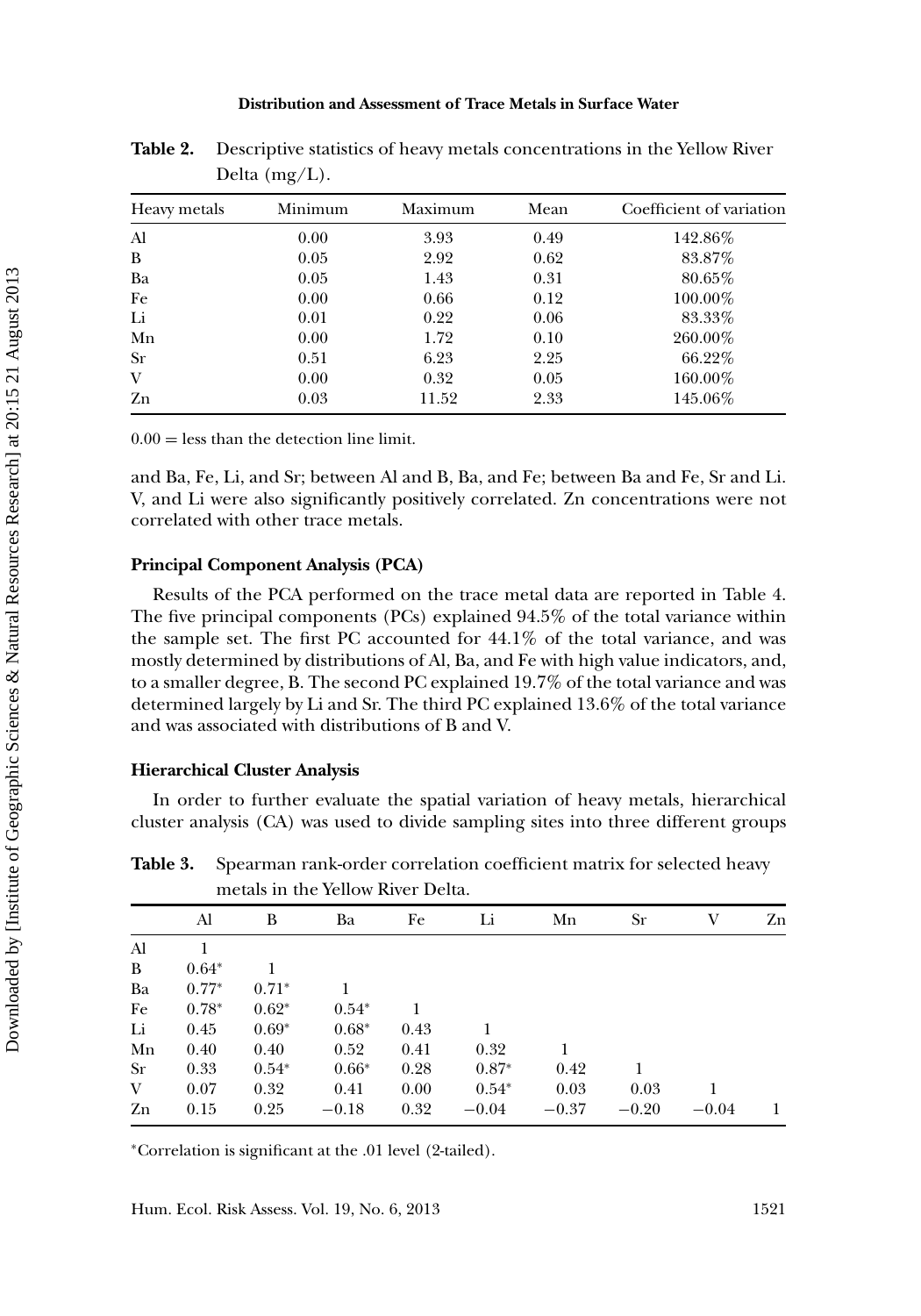|                |          |                                | (a) Component Initial Eigenvalues |                |          |
|----------------|----------|--------------------------------|-----------------------------------|----------------|----------|
|                | Total    | % of Variance                  | Cumulative $%$                    |                |          |
| 1              | 3.971    | 44.121                         | 44.121                            |                |          |
| $\overline{2}$ | 1.774    | 19.717                         | 63.838                            |                |          |
| 3              | 1.225    | 13.611                         | 77.449                            |                |          |
| 4              | 0.777    | 8.639                          | 86.088                            |                |          |
| 5              | 0.726    | 8.062                          | 94.150                            |                |          |
|                |          | (b) Component Matrix (Rotated) |                                   |                |          |
| Variables      | 1        | $\overline{2}$                 | 3                                 | $\overline{4}$ | 5        |
| Al             | 0.972    | 0.105                          | $-0.058$                          | 0.112          | 0.043    |
| B              | 0.416    | 0.293                          | 0.681                             | 0.321          | 0.241    |
| Ba             | 0.748    | 0.297                          | 0.486                             | $-0.173$       | 0.091    |
| Fe             | 0.638    | 0.156                          | 0.093                             | 0.620          | 0.292    |
| Li             | 0.211    | 0.937                          | 0.230                             | 0.038          | 0.022    |
| Mn             | 0.114    | 0.131                          | 0.056                             | $-0.165$       | 0.954    |
| <b>Sr</b>      | 0.113    | 0.926                          | 0.253                             | $-0.065$       | 0.188    |
| V              | $-0.041$ | 0.277                          | 0.927                             | $-0.087$       | $-0.023$ |
| Zn             | 0.005    | $-0.079$                       | $-0.028$                          | 0.916          | $-0.267$ |

**Table 4.** Total variance explained (a) and component matrixes for trace metal contents (b).

Extraction method: principal component analysis; bold characters are similar sources in factors.

to detect the similarity groups (Figure 3). Members of a cluster are considered to have similar features of heavy metals' contaminations and are likely to be influenced by similar land use practices, pollutant sources, and transport pathways. Cluster 1, consisting of sites 32, 77, 61, and 74, corresponds to relatively high Al, B, Ba, Fe, Mn, and low V (Figure 2). In cluster 1, sites 32, 77, and 74 are situated at the relative upstream sites and site 61 is in the sea estuary. Cluster 3, consisting of sites 39, 41, 56, and 70, corresponds to relatively high B, Ba, Li, Sr, and V (Figure 2). Almost all these stations are located along the coast and may be affected by seawater. The remaining 15 sites composed cluster 2 and exhibited relatively low average concentrations of heavy metals (Figure 2).

The dendrogram (Figure 3) generated by CA rendered spatial similarity of heavy metal concentrations in aggregation (Figure 2). Sites 32, 74, and 77 in cluster 1 are located northwest of the Hekou District, Xiying District, and Chenzhuang Town, respectively. These sites are all located near populous areas and numerous industrial plants (Table 1). They are significantly impacted by human activities and receive pollution mostly from domestic wastewater and industrial effluents located in city areas. However, site 61 (cluster 1), is located in the mouth of the Yellow River and is influenced by the high flow and suspended solids, and also affected by sediment resuspension (Liu *et al*. 2008). Although sites 37 (cluster 2), 39 (cluster 3), and 41 (cluster 3) are very close in proximity, results showed they exhibited significant differences in trace metal concentrations (Figure 2). Site 37 is located at the old channel of the Yellow River, and the river flow velocity is larger than at sites 39 and 41. The latter sites are located in oil extraction plants (Figure 1 and Table 1) and are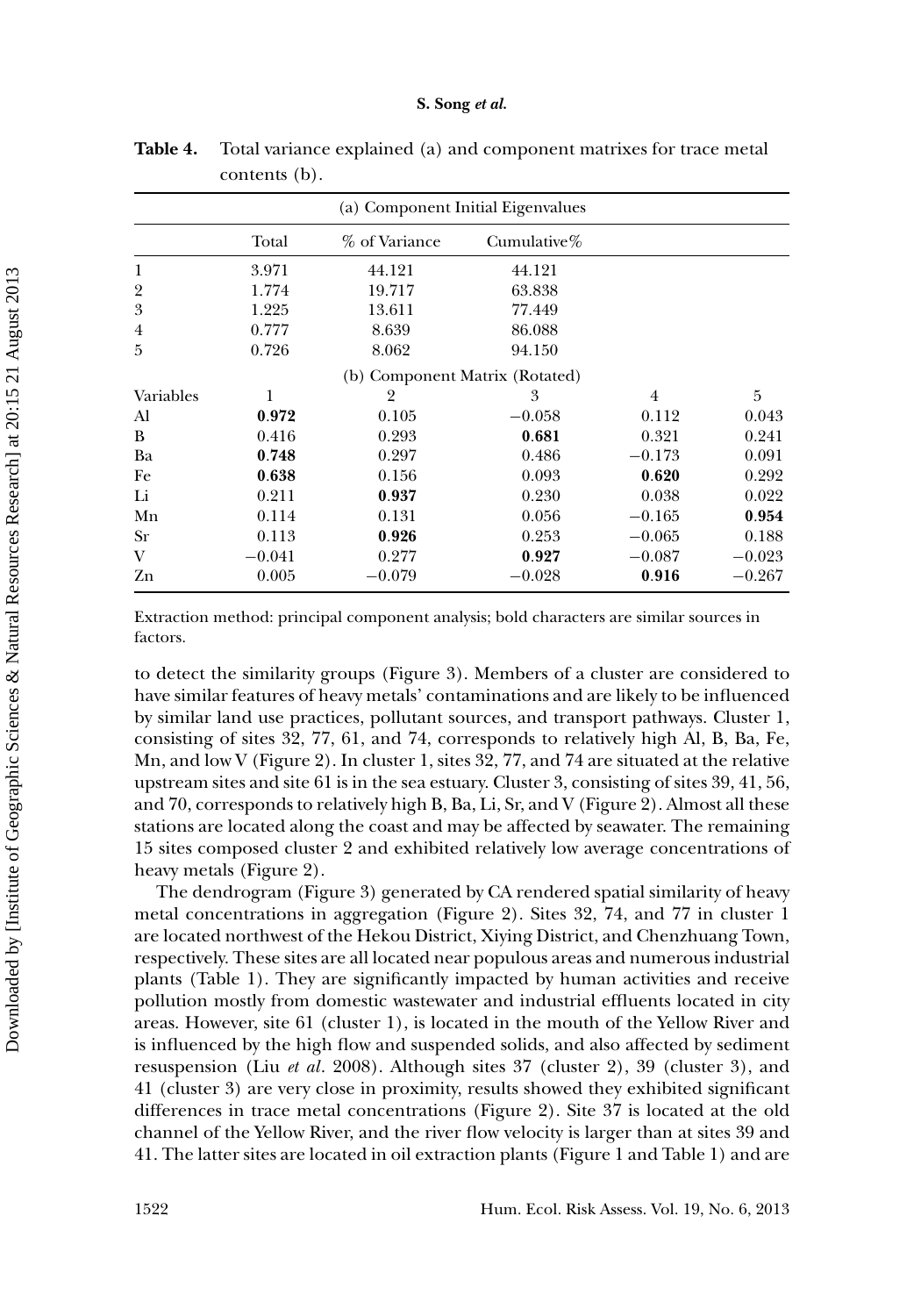

**Figure 3.** Dendrogram showing clustering of monitoring sites.

affected by pollution from extraction processes and industrial wastewater produced by oil extraction processes (Figure 1 and Table 1) (Han 2009). Site 56 in cluster 3 is also located near an oil field in Gudong Town in Dongying City. Site 70, located in the lower Yongfeng River, Kenli County, is impacted by upstream factories and residents (Table 1), which was influenced by anthropogenic activities. Most sites in cluster 2 are located in farmland and wasteland (Figure 1) and the concentrations of heavy metals may receive pollution from non-point sources (*i.e.*, agricultural activities and orchard plantations), point sources from the upper stream, and natural processes (*i.e.*, weathering) (Lee *et al*. 2010; Li and Zhang 2010).

### **Risk Assessment**

Concentrations of many trace metals in surface waters of the YRD are above the drinking water quality guidelines established by the World Health Organization (WHO 2006) and the U.S. Environmental Protection Agency (USEPA 2006a). The primary components of trace metal pollution are Al, B, V, and Zn, and the average concentrations of each are greater than the standard levels by 82.6%, 47.8%, 52.2%, and 52.2%, respectively. Cd, Cr, Cu, Pb, Co, and Se are seen as the priority toxic pollutants for aquatic life and exceeded protection guidelines established by the USEPA by 4.3%, 0, 0, 21.7%, 8.7%, and 13%, respectively. Pb concentrations in five sites exhibited greater than drinking water standard levels, as was the case for one site for Cd and Ni, two sites for Co, and three sites for Se. The higher concentrations of Cd, Pb, Co, and Se occur presumably at sites 41 and 70, likely due to oil exploration, use of fertilizers and pesticides, metal smelting and refining, manufacturing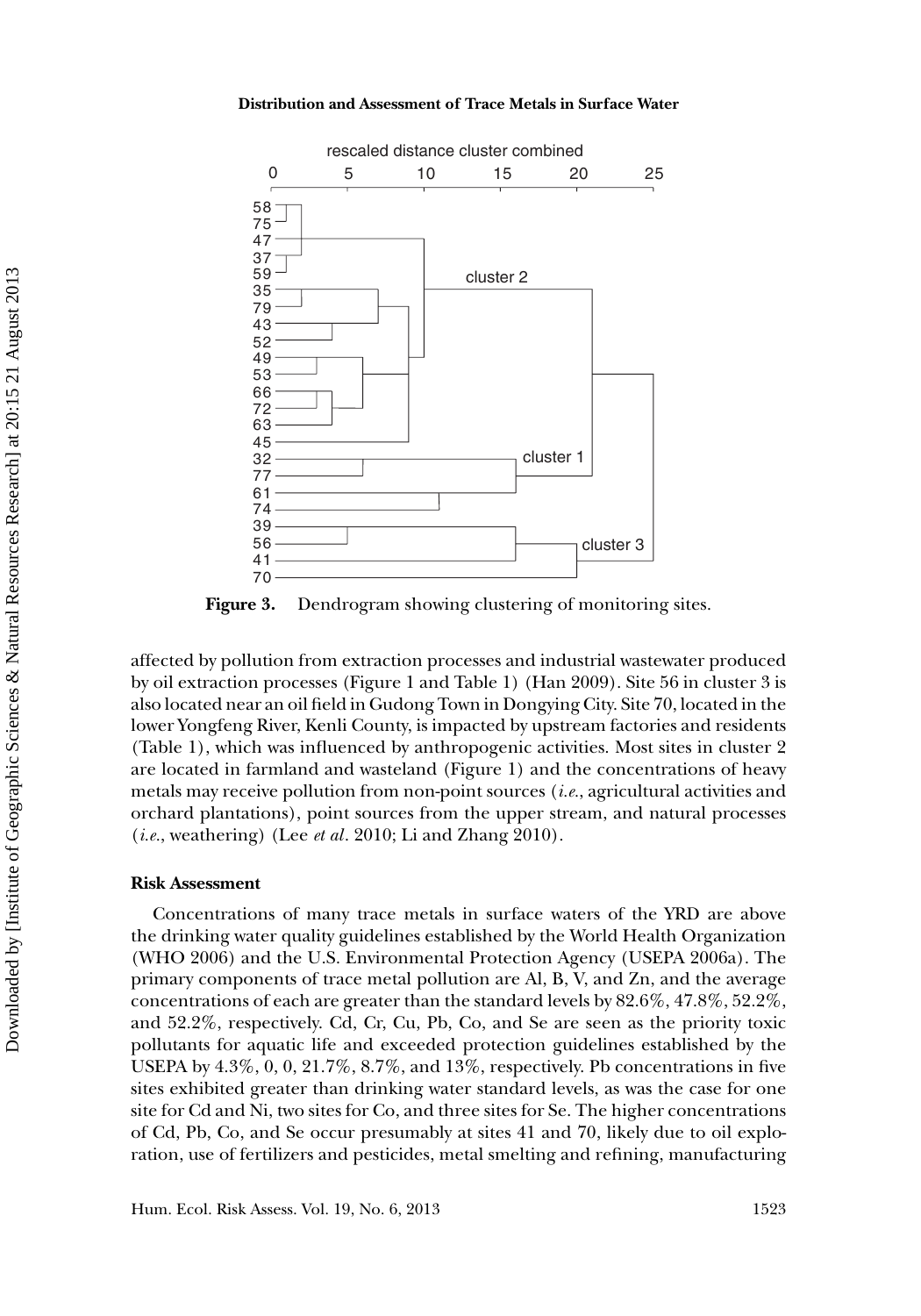processes, automobile exhausts, waste incineration, and other industrial activities in these anthropogenic areas.

The HQs of trace metals for local residents through oral and dermal routes are summarized in Table 5.  $HQs > 1$  suggest that the water could possibly have deleterious effects on the residents' health (Karim 2011). In this study, the  $HQ_{\text{dermal}}$ values were found less than unity, which indicates that the dermal adsorption of trace metals may have little or no health threat. Most of the  $HQ_{ingestion}$  values were smaller than unity, which indicate these trace metals could pose little or no risks to local residents (Wu *et al.* 2009). However, HQ<sub>ingestion</sub> of V in clusters 2 and 3 were 1.5 and 5.8 (Table 5), suggesting V could have deleterious health effects concerns for the local residents at the sites represented in these clusters. The oxide and some other salts of vanadium have moderate toxicity (Hosokawa and Yoshida 1989). Although vanadium compounds are poorly absorbed through the gastrointestinal system, high doses of V by oral ingestion may alter blood conditions, or cause liver or kidney damage (Hosokawa and Yoshida 1989). In addition, Han (2009) reported Zn, Sr, Cu, Pb, Hg, Ce, Ti, and hexavalent Cr are the main heavy metal components in water bodies near oil fields in the YRD.  $HQ_{\text{ingestion}}$  of Cd and Co at site 70 were 1.15 and 1.92, respectively, suggesting that Cd and Co may be among the serious health concerns for residents in this area.  $HQ_{\text{ingestion}}$  of Zn at sites 59, 61, and 75 along the Yellow River Channel ranged from 0.58 to 0.93, and the value for Pd at site 41 was 0.82, suggesting these elements also could pose a mild hazard to local residents.

#### **Source Identification**

Generally, Ba and Mn in surface waters primarily derive from natural sources of weathering and subsequent pedogenesis (Krishna *et al*. 2009; Li and Zhang 2010); while Al and Fe mainly originate from Earth's crust (Pekey *et al*. 2004). In this study, distributions of these elements dominated the variability captured by the first and fifth PCs; therefore, these PCs predominantly originate from natural processes (*i.e.*, pedogenic process and mineral weathering). Concentration patterns of Al, Fe, and Ba exhibit substantial spatial differences, however (Figure 2). For example, high concentrations of Ba, Fe, and Al in sites 32, 74, and 77 are predominantly affected by the anthropogenic factors in the upper stream (Table 1); whereas, the observation of remaining sites may reflect the integration of strong geochemical correlations in crustal contribution, petroleum mines and other anthropogenic additions.

High values of Li and Sr in the second PC and of the strong Spearman rank-order correlation between Li and Sr indicate similar source and transport pathways for these elements. Natural Sr is usually stored in the minerals celestine and strontianite in the crust (Obut 2007). Crude oil also contains Sr, Ba, and other elements (Duyck *et al*. 2002). Li is also found widely in many rocks and some brine on Earth, but it is a comparatively rare element and generally very low in concentration (Krebs 2006). However, oilfield brines exhibit significant enrichment of Sr and Li (Chan *et al*. 2002). Li concentration is high (from 0.147 to 0.221 mg/L at sites 39, 41, and 56) in oil fields and very low (from 0.019 to 0.034 mg/L at sites 58, 59, 63, 75, and 52) in the main Yellow River channel. Sr exhibits a similar spatial variation, from 5.355 to 6.228 mg/L at sites 39, 41, and 56 in the oil field, and comparatively low concentrations in the main Yellow River channel. These observations explain three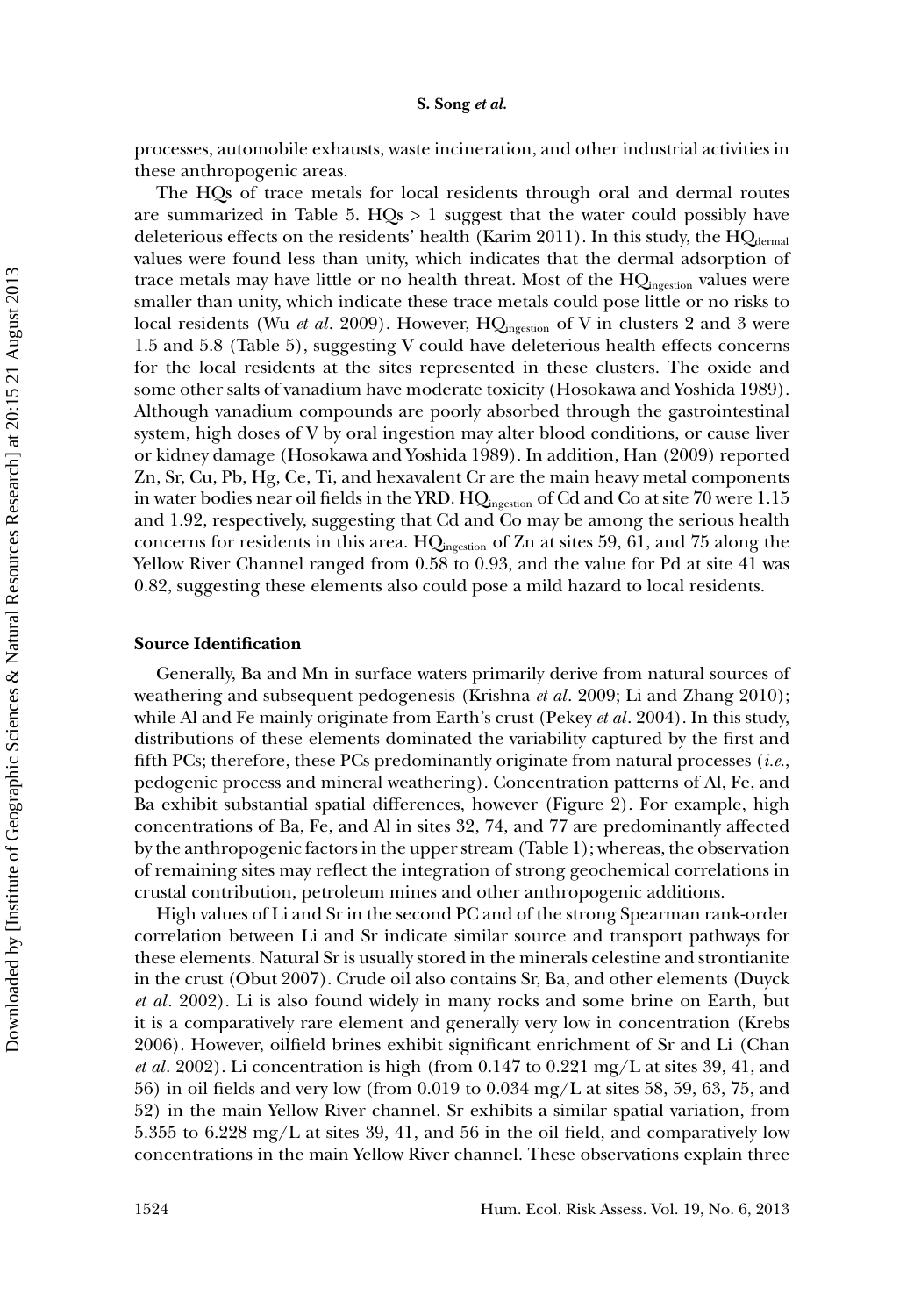| l                                                                                                                                                |
|--------------------------------------------------------------------------------------------------------------------------------------------------|
|                                                                                                                                                  |
|                                                                                                                                                  |
| ١                                                                                                                                                |
| l                                                                                                                                                |
| المستخدم المستخدم المستخدم المستخدم المستخدم المستخدم المستخدم المستخدم المستخدم المستخدم المستخدم المستخدم ال<br>l<br>$\ddot{\phantom{0}}$<br>֕ |
| l                                                                                                                                                |
| ׇ֖֖֚֚֚֚֚֡֝                                                                                                                                       |
|                                                                                                                                                  |
|                                                                                                                                                  |
|                                                                                                                                                  |
|                                                                                                                                                  |
|                                                                                                                                                  |
| l                                                                                                                                                |
|                                                                                                                                                  |
|                                                                                                                                                  |
|                                                                                                                                                  |
| I                                                                                                                                                |
| $\overline{\phantom{a}}$                                                                                                                         |
|                                                                                                                                                  |
|                                                                                                                                                  |
|                                                                                                                                                  |
|                                                                                                                                                  |
|                                                                                                                                                  |
|                                                                                                                                                  |
|                                                                                                                                                  |
|                                                                                                                                                  |
|                                                                                                                                                  |
| l                                                                                                                                                |
|                                                                                                                                                  |
|                                                                                                                                                  |
| I                                                                                                                                                |
|                                                                                                                                                  |
|                                                                                                                                                  |
|                                                                                                                                                  |
|                                                                                                                                                  |
| l                                                                                                                                                |
|                                                                                                                                                  |
|                                                                                                                                                  |
|                                                                                                                                                  |
|                                                                                                                                                  |
|                                                                                                                                                  |
| $-1 - 1 - 1$                                                                                                                                     |
| ֧֞֝֕֜<br>ļ<br>١                                                                                                                                  |

| ة<br>ك<br>ence dose and hazard quotient for each elem |  |
|-------------------------------------------------------|--|
| í.                                                    |  |
|                                                       |  |
|                                                       |  |

|                                                              |                                                                                                                                                                                                                                                                                                                              |                                                                                                                                                                                                                                                                                                                   |                                                                                                           | $\mathrm{HQ}_{\mathrm{ingestion}}$                                                                                                                                                                                                      |                                                                                                     |                                                                                                                                                                                                                                                            |                                                                               | ${\rm HQ}_{\rm dermal}$                                                               |                    |                                                                           |                                                                                                                                                                                                                                                                                                                                                                     |
|--------------------------------------------------------------|------------------------------------------------------------------------------------------------------------------------------------------------------------------------------------------------------------------------------------------------------------------------------------------------------------------------------|-------------------------------------------------------------------------------------------------------------------------------------------------------------------------------------------------------------------------------------------------------------------------------------------------------------------|-----------------------------------------------------------------------------------------------------------|-----------------------------------------------------------------------------------------------------------------------------------------------------------------------------------------------------------------------------------------|-----------------------------------------------------------------------------------------------------|------------------------------------------------------------------------------------------------------------------------------------------------------------------------------------------------------------------------------------------------------------|-------------------------------------------------------------------------------|---------------------------------------------------------------------------------------|--------------------|---------------------------------------------------------------------------|---------------------------------------------------------------------------------------------------------------------------------------------------------------------------------------------------------------------------------------------------------------------------------------------------------------------------------------------------------------------|
|                                                              | $\rm 4D_{ingesion}$                                                                                                                                                                                                                                                                                                          | dermal<br>RÐ                                                                                                                                                                                                                                                                                                      |                                                                                                           |                                                                                                                                                                                                                                         |                                                                                                     |                                                                                                                                                                                                                                                            |                                                                               |                                                                                       |                    |                                                                           | $THQ =$                                                                                                                                                                                                                                                                                                                                                             |
|                                                              | Element $(\mu g / kg / da y)$                                                                                                                                                                                                                                                                                                | $\frac{kg/day}{g}$<br>$(\mu$ g $/$ k                                                                                                                                                                                                                                                                              | Average of sites (a)                                                                                      | $_{\rm 111}$ uster $_{\rm 1}$                                                                                                                                                                                                           | $\frac{3}{2}$ luster $\frac{2}{3}$                                                                  | lluster3                                                                                                                                                                                                                                                   | Average of sites (b)                                                          | Cluster]                                                                              | $\Delta$ uster $2$ | Muster3                                                                   | $\frac{1}{a}$                                                                                                                                                                                                                                                                                                                                                       |
|                                                              | $.0E + 03$                                                                                                                                                                                                                                                                                                                   |                                                                                                                                                                                                                                                                                                                   | 1.7E-02                                                                                                   |                                                                                                                                                                                                                                         | 9.8E-03                                                                                             | 2.0E-02                                                                                                                                                                                                                                                    | 4E-07                                                                         | 3.3E-07                                                                               | 3.2E-08            | $.7E-07$                                                                  | 1.7E-02                                                                                                                                                                                                                                                                                                                                                             |
|                                                              | $0.01 + 02$                                                                                                                                                                                                                                                                                                                  | $1.0E + 02$<br>$1.8E + 02$                                                                                                                                                                                                                                                                                        |                                                                                                           |                                                                                                                                                                                                                                         | 5.4E-02                                                                                             |                                                                                                                                                                                                                                                            | 5E-05                                                                         | $0.3E - 07$                                                                           | 5.0E-08            | $.6E-07$                                                                  |                                                                                                                                                                                                                                                                                                                                                                     |
|                                                              |                                                                                                                                                                                                                                                                                                                              | $1.4E + 01$                                                                                                                                                                                                                                                                                                       |                                                                                                           |                                                                                                                                                                                                                                         |                                                                                                     |                                                                                                                                                                                                                                                            |                                                                               |                                                                                       | 3.7E-07            | 8.7E-07                                                                   |                                                                                                                                                                                                                                                                                                                                                                     |
|                                                              | $\begin{array}{l} 7.0\text{E}+01 \\ 3.0\text{E}+02 \\ 2.0\text{E}+01 \\ 2.0\text{E}+01 \\ 2.0\text{E}+01 \\ 2.0\text{E}+02 \\ 2.0\text{E}+02 \\ 2.0\text{E}+02 \\ 2.0\text{E}+02 \\ 2.0\text{E}+01 \\ 2.0\text{E}+01 \\ 2.0\text{E}+01 \\ 2.0\text{E}+01 \\ 2.0\text{E}+01 \\ 2.0\text{E}-01 \\ 2.0\text{E}-01 \\ 2.0\text{$ | $\begin{array}{l} 4.5\text{E}+01\\ 1.0\text{E}+01\\ 1.80\text{E}-01\\ 1.2\text{E}+02\\ 1.0\text{E}+01\\ 1.0\text{E}-02\\ 1.0\text{E}+01\\ 1.0\text{E}+00\\ 1.0\text{E}+00\\ 1.0\text{E}+00\\ 1.0\text{E}+00\\ 2.2\text{E}+00\\ 3.0\text{E}-04\\ 3.0\text{E}-04\\ 3.0\text{E}-04\\ 1.5\text{E}-02\\ 1.5\text{E}-0$ | 8.9E42<br>1.3E-01<br>1.4E-02<br>9.7E-01<br>1.1E-00<br>2.1E-02<br>2.1E-02<br>3.8E-02<br>3.8E-02<br>2.1E-02 | $\begin{array}{l} 2^3\, 5^1\, 5^1\, 5^1\, 5^1\, 5^1\, 5^1\, 5^1\, 5^1\, 5^1\, 5^1\, 5^1\, 5^1\, 5^1\, 5^1\, 5^1\, 5^1\, 5^1\, 5^1\, 5^1\, 5^1\, 5^1\, 5^1\, 5^1\, 5^1\, 5^1\, 5^1\, 5^1\, 5^1\, 5^1\, 5^1\, 5^1\, 5^1\, 5^1\, 5^1\, 5^$ | 8.8E-02<br>1.1E-02<br>6.7E-02<br>6.7E-02<br>7.4E-002<br>7.2E-02<br>7.2E-02<br>8.5E-02<br>8.2E-2E-02 | $1.7E-01$<br>$2.1E-01$<br>$1.6E-02$<br>$2.0E-01$<br>$1.2E-01$<br>$2.3E-01$                                                                                                                                                                                 | 7.6E-06<br>3.4E-06<br>1.7E-05 -06<br>1.3E-06<br>5.8E-08<br>3.8E-08<br>3.8E-08 | 8.6E-07<br>1.3E-07                                                                    | $.0E-08$           |                                                                           | $\begin{array}{l} 8.9 \text{E}\,9 \\ 1.3 \text{E}\,9 \\ 1.4 \text{E}\,9 \\ 9.7 \text{E}\,9 \\ 1.1 \text{E}\,9 \\ 1.1 \text{E}\,9 \\ 1.1 \text{E}\,9 \\ 1.1 \text{E}\,9 \\ 1.1 \text{E}\,9 \\ 1.1 \text{E}\,9 \\ 2.1 \text{E}\,9 \\ 3.6 \text{E}\,9 \\ 2.1 \text{E}\,9 \\ 3.6 \text{E}\,9 \\ 2.1 \text{E}\,9 \\ 3.6 \text{E}\,9 \\ 2.1 \text{E}\,9 \\ 2.1 \text{E}\$ |
|                                                              |                                                                                                                                                                                                                                                                                                                              |                                                                                                                                                                                                                                                                                                                   |                                                                                                           |                                                                                                                                                                                                                                         |                                                                                                     |                                                                                                                                                                                                                                                            |                                                                               | 1.8E-07                                                                               |                    |                                                                           |                                                                                                                                                                                                                                                                                                                                                                     |
|                                                              |                                                                                                                                                                                                                                                                                                                              |                                                                                                                                                                                                                                                                                                                   |                                                                                                           |                                                                                                                                                                                                                                         |                                                                                                     |                                                                                                                                                                                                                                                            |                                                                               |                                                                                       |                    |                                                                           |                                                                                                                                                                                                                                                                                                                                                                     |
| $\begin{aligned} \Xi\approx\succ\Xi\approx\Xi \end{aligned}$ |                                                                                                                                                                                                                                                                                                                              |                                                                                                                                                                                                                                                                                                                   |                                                                                                           |                                                                                                                                                                                                                                         |                                                                                                     |                                                                                                                                                                                                                                                            |                                                                               | 3.6E-06<br>5.0E-07<br>5.1E-05<br>6.1E-07<br>4.3E-06<br>4.6E-06<br>4.46E-06<br>4.3E-05 |                    | 9.0E-08<br>3.4E-07<br>2.6E-06<br>2.6E-04<br>3.6E-09<br>3.6E-08<br>3.6E-08 |                                                                                                                                                                                                                                                                                                                                                                     |
|                                                              |                                                                                                                                                                                                                                                                                                                              |                                                                                                                                                                                                                                                                                                                   |                                                                                                           |                                                                                                                                                                                                                                         |                                                                                                     |                                                                                                                                                                                                                                                            |                                                                               |                                                                                       |                    |                                                                           |                                                                                                                                                                                                                                                                                                                                                                     |
|                                                              |                                                                                                                                                                                                                                                                                                                              |                                                                                                                                                                                                                                                                                                                   |                                                                                                           |                                                                                                                                                                                                                                         |                                                                                                     |                                                                                                                                                                                                                                                            |                                                                               |                                                                                       |                    |                                                                           |                                                                                                                                                                                                                                                                                                                                                                     |
|                                                              |                                                                                                                                                                                                                                                                                                                              |                                                                                                                                                                                                                                                                                                                   |                                                                                                           |                                                                                                                                                                                                                                         |                                                                                                     |                                                                                                                                                                                                                                                            |                                                                               |                                                                                       |                    |                                                                           |                                                                                                                                                                                                                                                                                                                                                                     |
|                                                              |                                                                                                                                                                                                                                                                                                                              |                                                                                                                                                                                                                                                                                                                   |                                                                                                           |                                                                                                                                                                                                                                         |                                                                                                     |                                                                                                                                                                                                                                                            |                                                                               |                                                                                       |                    |                                                                           |                                                                                                                                                                                                                                                                                                                                                                     |
| $E \times S$                                                 |                                                                                                                                                                                                                                                                                                                              |                                                                                                                                                                                                                                                                                                                   |                                                                                                           |                                                                                                                                                                                                                                         |                                                                                                     |                                                                                                                                                                                                                                                            |                                                                               |                                                                                       |                    |                                                                           |                                                                                                                                                                                                                                                                                                                                                                     |
|                                                              |                                                                                                                                                                                                                                                                                                                              |                                                                                                                                                                                                                                                                                                                   |                                                                                                           |                                                                                                                                                                                                                                         |                                                                                                     |                                                                                                                                                                                                                                                            |                                                                               |                                                                                       |                    |                                                                           |                                                                                                                                                                                                                                                                                                                                                                     |
|                                                              |                                                                                                                                                                                                                                                                                                                              |                                                                                                                                                                                                                                                                                                                   |                                                                                                           |                                                                                                                                                                                                                                         | 1.8E-02                                                                                             | $\begin{array}{l} 5.8\text{E} + 00 \\ 3.2\text{E} - 01 \\ 1.4\text{E} - 03 \\ 9.2\text{E} - 03 \\ 3.1\text{E} - 03 \\ 3.1\text{E} - 01 \\ 3.4\text{E} - 02 \\ 2.9\text{E} - 01 \\ 4.8\text{E} - 02 \\ 5.0\text{E} - 02 \\ 4.8\text{E} - 02 \\ \end{array}$ | :0E-08                                                                        |                                                                                       |                    | $4E-05$                                                                   |                                                                                                                                                                                                                                                                                                                                                                     |
| රි                                                           |                                                                                                                                                                                                                                                                                                                              |                                                                                                                                                                                                                                                                                                                   | 1.4E-01                                                                                                   |                                                                                                                                                                                                                                         | $0.1\mathrm{E}{-0.3}$                                                                               |                                                                                                                                                                                                                                                            | .4E-08                                                                        |                                                                                       |                    | $1.7E-04$                                                                 |                                                                                                                                                                                                                                                                                                                                                                     |
|                                                              | $0.01 + 00$                                                                                                                                                                                                                                                                                                                  |                                                                                                                                                                                                                                                                                                                   | 8.3E-03                                                                                                   |                                                                                                                                                                                                                                         |                                                                                                     |                                                                                                                                                                                                                                                            | <b>.1E-08</b>                                                                 |                                                                                       |                    | .1E-06                                                                    |                                                                                                                                                                                                                                                                                                                                                                     |
|                                                              | $4.0E + 01$                                                                                                                                                                                                                                                                                                                  | $1.2E+01$                                                                                                                                                                                                                                                                                                         | $.4E-03$                                                                                                  | $.5E-03$                                                                                                                                                                                                                                | '.8E-04                                                                                             | $0.6E-03$                                                                                                                                                                                                                                                  | $.2E-08$                                                                      | $.1E-08$                                                                              | $.2E-09$           | $.0E-08$                                                                  | $.4E-03$                                                                                                                                                                                                                                                                                                                                                            |

\*HQ values  $>1$  . ∗HQ values *>*1.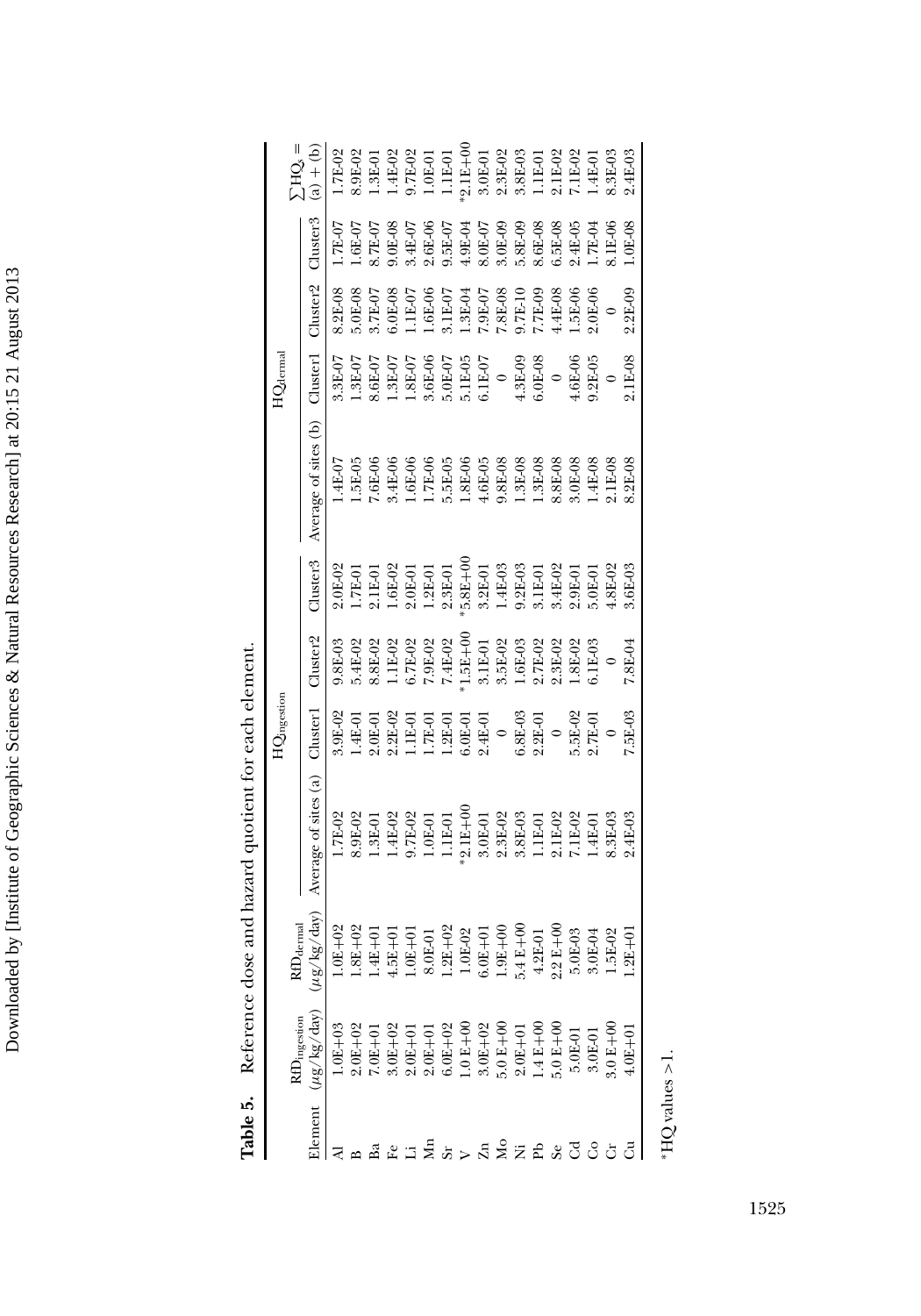sites are affected by an oil field in the second PC; the five sites with low background concentrations (Krebs 2006) in the main Yellow River Channel are affected by natural factors, and the remaining sites are affected by anthropogenic and natural factors (Li and Zhang 2010).

B is a low abundance element in the earth crust, but water-soluble boride on Earth, such as borax and kernite, is concentrated by natural processes. B could be enriched in oil field brines (Tan *et al*. 2011). However, substantial spatial differences of B (Figure 2 and Table 1) are indicative of anthropogenic signatures, that is, agrochemical industries and insecticides containing boric acid (Ghassempour *et al*. 2002). High concentrations of B and V in sites 39, 41, and 56 are affected by the oil field (Table 1), and the high B concentrations in sites 77, 74, 32, 61, and 70 are associated with factories, agrochemical process from the upper stream (Table 1). V is greatly impacted by anthropogenic activities, such as mining and agricultural processes (Li *et al*. 2008). Therefore, the third PC may be determined by natural and agrochemical process (Yalcin and Ilhan 2008).

The correlation coefficients of Zn reveal that Zn is not related to other chemical elements, suggesting that the origin and transport pathways of Zn are different from other trace metals. In the coastal environment, Zn is generally shown to accumulate to highest levels (Lee *et al*. 2010) through biological activities (Alkarkhi *et al*. 2008) and accumulation of allochthonous Zn in the coastal environment (Lee *et al*. 2010). However, we observed large spatial variations in Zn concentrations in this study. Concentrations were high along the mainstream of the Yellow River (sites 75, 47, 58, 59, and 61 are 6.40, 6.59, 6.00, 10.17, 9.70, and 8.61 mg/L, respectively). These data suggest that Zn in the YRD mainly originates from the upper stream region and likely from anthropogenic activity (Han 2009) (*i.e.*, industrial activities). Concentrations of Zn at the sites 39, 41, and 56 are 3.43, 5.35, and 4.62 mg/L in the oil field and Zn in these sites could be affected by oil extraction. The remaining sites with relatively low concentrations of Zn mostly located in the farmland and wasteland were observed similarly with the Han's results (2009) and these sites may be affected by anthropogenic and natural factors.

### **CONCLUSIONS**

Based on the results of dissolved trace metal contaminations as well as multivariate statistical techniques for identifying the relative contribution of trace metals, it concluded that (1) Large spatial variations of metals' concentrations were associated with natural and anthropogenic factors. Anthropogenic activities led to a high pollution of Al, B, V, Zn, and Sr, and the potential pollutants of Ba, Cr, Hg, Se, and Pb. Pedogenic process and mineral weathering affected the concentrations of Fe, Mn, Al, and Ba. (2) Oil extraction directly influenced the trace metals of the surface water in the oil field. (3) Special attention should be paid to Al, B, V, and Zn that were above standard levels of drinking water guidelines. Zn pollution is more serious than other heavy metals in the main Yellow River channel. (4)  $HQ_{\text{ingestion}}$ value of V indicated potential deleterious health effects for residents. Preliminary risk assessments also showed Cd, Co, and Pb presented high HQ values.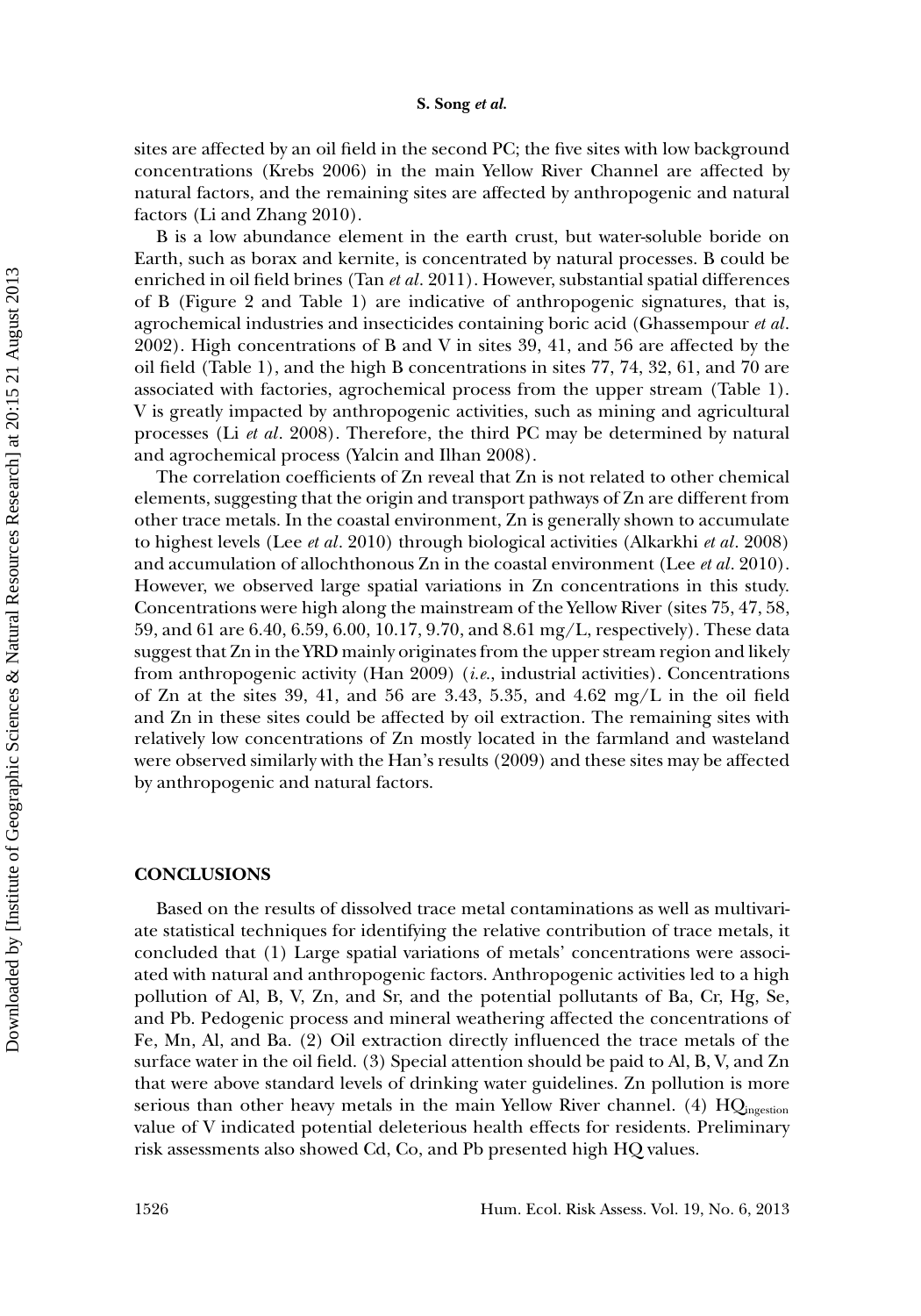# **ACKNOWLEDGMENT**

This study was supported by the 100 Talents Program of The Chinese Academy of Sciences. The authors thank Drs. Sun Zhenzhong, Zhao Guangshuai, and Wu Xiangdong for their field sampling.

# **REFERENCE**

- Alkarkhi FMA, Ismail N, and Easa AM. 2008. Assessment of arsenic and heavy metal contents in cockles (Anadara granosa) using multivariate statistical techniques. J Hazard Mater 150:783–89
- Azevedo JS, Serafim A, Company R,*et al.* 2009. Biomarkers of exposure to metal contamination and lipid peroxidation in the benthic fish Cathorops spixii from two estuaries in South America, Brazil. Ecotoxicology 18:1001–10
- Cenci RM and Martin JM. 2004. Concentration and fate of trace metals in Mekong River Delta. Sci Total Environ 332:167–82
- Chan L-H, Starinsky A, and Katz A. 2002. The behavior of lithium and its isotopes in oilfield brines: Evidence from the Heletz-Kokhav field, Israel. Geochim Cosmochim Acta 66:615–23
- Chen J, Taniguchi M, Liu G, *et al.* 2007. Nitrate pollution of groundwater in the Yellow River delta, China. Hydrogeol J 15:1605-14
- Christophoridis C, Dedepsidis D, and Fytianos K. 2009. Occurrence and distribution of selected heavy metals in the surface sediments of Thermaikos Gulf, N. Greece. Assessment using pollution indicators. J Hazard Mater 168:1082–91
- Coeurdassier M, Scheifler R, Mench M, *et al.* 2010. Arsenic transfer and impacts on snails exposed to stabilized and untreated As-contaminated soils. Environ Pollut 158:2078–83
- De Miguel E, Iribarren I, Chacón E, *et al.* 2007. Risk-based evaluation of the exposure of children to trace elements in playgrounds in Madrid (Spain). Chemosphere 66:505–13
- Duyck C, Miekeley N, Porto da Silveira CL, *et al.* 2002. Trace element determination in crude oil and its fractions by inductively coupled plasma mass spectrometry using ultrasonic nebulization of toluene solutions. Spectrochimica Acta Part B: Atom Spectrosc 57:1979–90
- Ghassempour A, Mohammadkhah A, Najafi F, *et al.* 2002. Monitoring of the pesticide diazinon in soil, stem and surface water of rice fields. Anal Sci 18:779–83
- Green ID, Diaz A, and Tibbett M. 2010. Factors affecting the concentration in seven-spotted ladybirds (Coccinella septempunctata L.) of Cd and Zn transferred through the food chain. Environ Pollut 158:135–41
- Guo DY. 2007. Analysis on heavy metals distribution in the Yellow River Delta. J Environ Manage College of China 17:88–9 (in Chinese)
- Han X, 2009. Quantitative Assessment of Environmental Impacts of Petroleum Development in the Yellow River Delta. Ocean University of China, Qingdao, China (in Chinese)
- Hosokawa S and Yoshida O. 1989. Vanadium in patients undergoing chronic haemodialysis. Nephrol Dial Transpl 4:282–84
- Karageorgis AP, Sioulas AI, and Anagnostou CL. 2002. Use of surface sediments in Pagassitikos Gulf, Greece, to detect anthropogenic influence. Geo-Mar Lett 21:200–11
- Karim Z. 2011. Risk assessment of dissolved trace metals in drinking water of Karachi, Pakistan. B Environ Contam Tox 86:676–78
- Kaushik A, Kansal A, Santosh, *et al.* 2009. Heavy metal contamination of river Yamuna, Haryana, India: Assessment by metal enrichment factor of the sediments. J Hazard Mater 164:265–70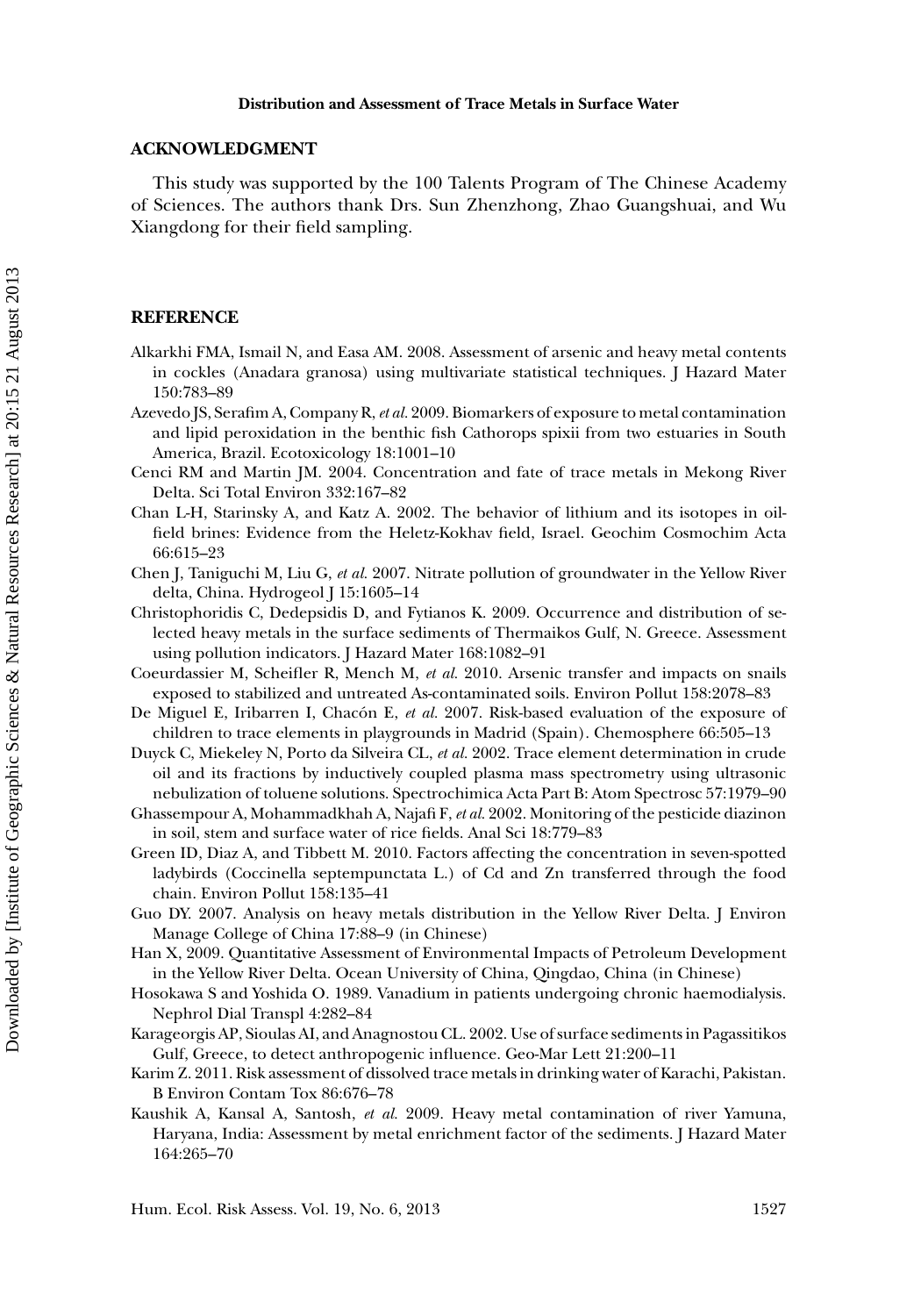- Krebs RE. 2006. *The History and Use of Our Earth's Chemical Elements: A Reference Guide*. Greenwood Press: Westport, CT, USA.
- Krishna AK, Satyanarayanan M, and Govil PK. 2009. Assessment of heavy metal pollution in water using multivariate statistical techniques in an industrial area: A case study from Patancheru, Medak District, Andhra Pradesh, India. J Hazard Mater 167:366–73
- Lee GH, Kim DC, Park MK, *et al.* 2010. Internal reflection pattern of Korea Strait shelf mud (Nakdong River subaqueous delta) off southeast Korea and implications for Holocene relative base-level change. Isl Arc 19:71–85
- Li G, Xia X, Yang Z, *et al.* 2006. Distribution and sources of polycyclic aromatic hydrocarbons in the middle and lower reaches of the Yellow River, China. Environ Pollut 144:985–93
- Li RW, Li H, Li Y, *et al.* 2001a. Study of the heave metals, nitrogen and nhosphorus contaminants in the Sediments of the Yellow River delta. Acta Sedimentologica Sinca 19:622–29 (in Chinese)
- Li RW, Li Y, Zhang SK, *et al.* 2001b. The hydrocarbons pollution and its sources in the sediments of the Yellow River delta. China Enviro Sci 21:301–05 (in Chinese)
- Li S and Zhang Q. 2010. Spatial characterization of dissolved trace elements and heavy metals in the upper Han River (China) using multivariate statistical techniques. J Hazar Mater 176:579–88
- Li SY, Xu ZF, Cheng XL, *et al.* 2008. Dissolved trace elements and heavy metals in the Danjiangkou Reservoir, China. Environ Geol 55:977–83
- Liu RH, Wu XY, Qin J, *et al.* 2008. The variation characters of heavy metal content in Huanghe Estuary Water. Periodical of Ocean University of China 38:157–62 (in Chinese)
- Luo W, Lu Y, Wang T, *et al.* 2010. Ecological risk assessment of arsenic and metals in sediments of coastal areas of northern Bohai and Yellow Seas, China. Ambio 39:367–75
- Nriagu JO and Pacyna JM. 1988. Quantitative assessment of worldwide contamination of air, water and soils by trace metals. Nature 333:134–39
- Obut A. 2007. Direct conversion of celestine to SrS by microwave heating. Miner Eng 20:1320–22
- Ouyang TP, Kuang YQ, Tan JJ, *et al.* 2004. Spatial distribution of trace element in rivers in the Pearl River Delta Economic Zone. Hydrogeo and Eng Geol 31:66–9
- Pekey H, Karakas D, and Bakoglu M. 2004. Source apportionment of trace metals in surface waters of a polluted stream using multivariate statistical analyses. Mar Pollut Bull 49:809–18
- Rai PK. 2008. Heavy metal pollution in aquatic ecosystems and its phytoremediation using wetland plants: An ecosustainable approach. Int J Phytoremediat 10:133–60
- Saito Y, Yang Z, and Hori K. 2001. The Huanghe (Yellow River) and Changjiang (Yangtze River) deltas: A review on their characteristics, evolution and sediment discharge during the Holocene. Geomorphology 41:219–31
- Shrestha S and Kazama F. 2007. Assessment of surface water quality using multivariate statistical techniques: A case study of the Fuji river basin, Japan. Environ Modell Softw 22:464–75
- Tan H, Rao W, Ma H, *et al.* 2011. Hydrogen, oxygen, helium and strontium isotopic constraints on the formation of oilfield waters in the western Qaidam Basin, China. J Asian Earth Sci 40:651–60
- USEPA (US Environmental Protection Agency). 2006a. Drinking Water Standards and Health Advisories. 822-R-06–013. Office of Water, Washington, DC, USA
- USEPA. 2006b. Resources for Information on Risk-Based Concentration Table. Available at http://www.epa.gov/reg3hwmd/risk/human/rbc/rbc1006.pdf
- Volpe MG, La Cara F, Volpe F, *et al.* 2009. Heavy metal uptake in the enological food chain. Food Chem 117:553–60
- Wang H, Yang Z, Saito Y, *et al.* 2006a. Interannual and seasonal variation of the Huanghe (Yellow River) water discharge over the past 50 years: Connections to impacts from ENSO events and dams. Global Planet Change 50:212–25